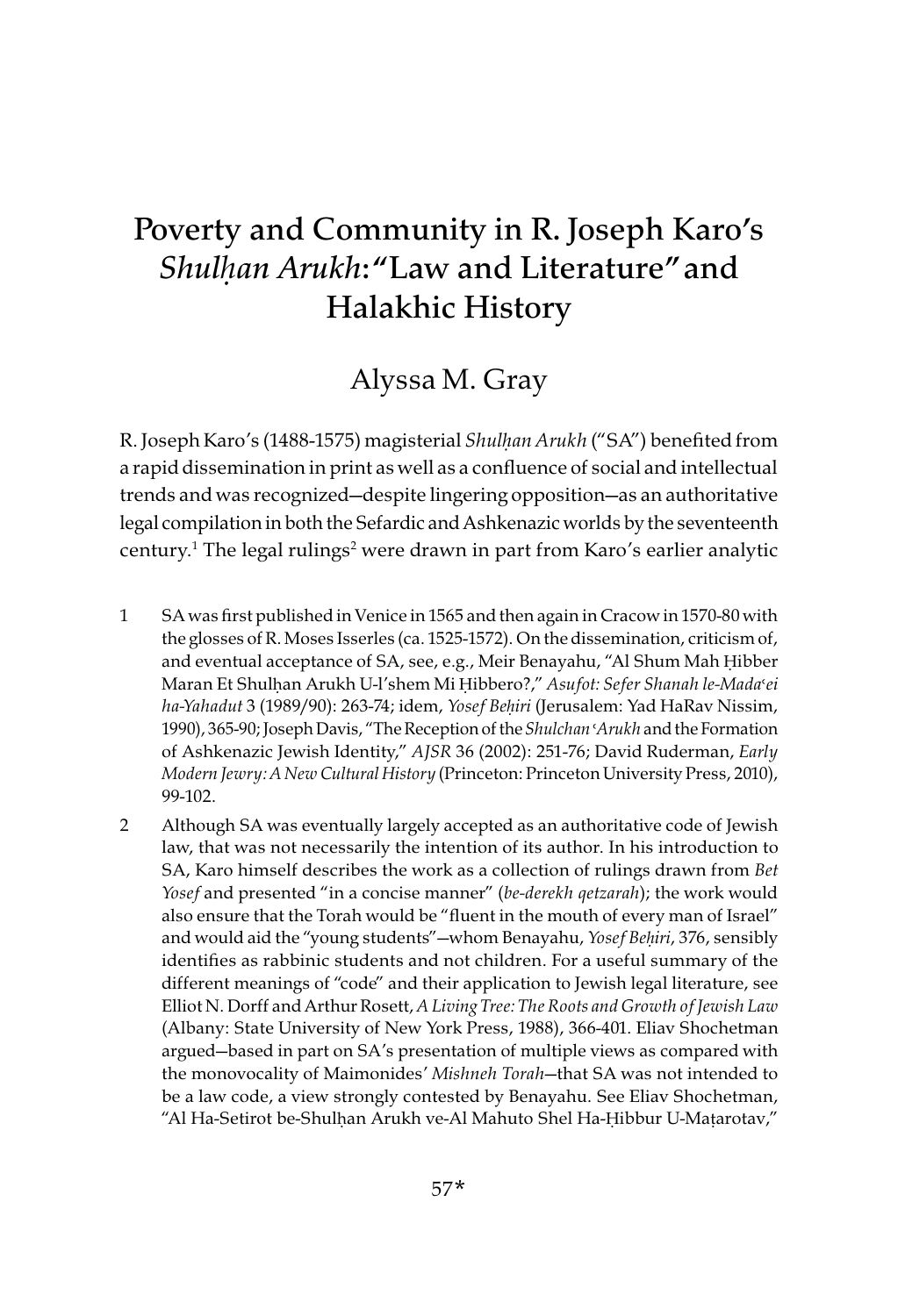opus Bet Yosef, a comprehensive analysis of laws based on, and appended to, R. Jacob b. Asher's (1269-1343) Arba<sup>c</sup>ah *Turim* ("*Tur*"), and the work leans very heavily upon the language of *Ṭ*ur and Maimonides' Mishneh Torah ("MT").3 Karo was also deeply engaged in the study of the Mishnah (with the spirit of which he represents himself as having been in communication)<sup>4</sup> and of course MT (on which he composed the Kesef Mishneh commentary)—both of which were written in a clear and concise Hebrew style he admired and which he utilized in SA. SA also includes a meta-halakhic framework of theology and religious reflection, which, as Isadore Twersky pointed out, is largely derived from MT.<sup>5</sup> The wide acceptance and authority eventually accorded SA beginning in early modernity and extending to the present more than justifies a study of how it represents the poor and poverty.6

Asufot: Sefer Shanah le-Mada'ei ha-Yahadut 3 (1989/90): 323-29, and Benayahu's note to the article and in Yosef Be*ḥ*iri, 382-83. Stephen Passamaneck suggested that SA be considered a "restatement" as that term is used in American law: a legal compilation that makes the law coherent by filling in gaps and resolving conflicting lines of authority. See Stephen M. Passamaneck, "Aspects of Physical Violence Against Persons in Karo's Shulhan Arukh," Jewish Law Annual 9 (1991): 8-9. See also Dorff and Rosett, Living Tree, 367. We will return later to the issue of how to understand SA in the context of Law and Literature.

- 3 SA's reliance on the language of *Ṭ*ur and MT was clear to students of the work early on; see the comments on this by Meir Benayahu, "Al Shum Mah," 272, and Shochetman, "Al Ha-Setirot," 326.
- 4 On Karo's Maggid Mesharim—which records his communications with the heavenly spirit-see R.J. Zwi Werblowsky, Joseph Karo: Lawyer and Mystic (Philadelphia: Jewish Publication Society, 1977).
- 5 Yitzhak Twersky, "Ha-Rav Yosef Karo Ba'al Ha-Shulḥan Arukh," Asufot: Sefer Shanah le-Mada'ei ha-Yahadut 3 (1989/90): 245-61. See also Jeffrey R. Woolf, "La-Avodat Bor'o: The Body in the Shulhan Arukh of R. Joseph Caro," in The Jewish Body: Corporeality, Society, and Identity in the Renaissance and Early Modern Period, eds. Maria Diemling and Giuseppe Veltri (Leiden and Boston: Brill, 2009), 159, who refers to SA as a "passionately spiritual book" with "homiletic hints and elaborations" intended to encourage the individual Jew to develop his own "personal mode of spirituality."
- 6 By the nineteenth century, SA came to be seen as the embodiment of halakhic Judaism, much to the unconcealed dismay of the historian Heinrich Graetz. As for halakhists, the iconic status of SA is interestingly evident in how some have characterized SA, within essays as well as in essay titles. Louis Ginzberg referred to SA as "the codex par excellence of rabbinical Judaism"; see his "The Codification of Jewish Law" in idem, On Jewish Law and Lore (Cleveland and New York: Meridian; Philadelphia: Jewish Publication Society, 1955), 182; see also Isadore Twersky, "The Shulhan 'Aruk: Enduring Code of Jewish Law," in The Jewish Expression,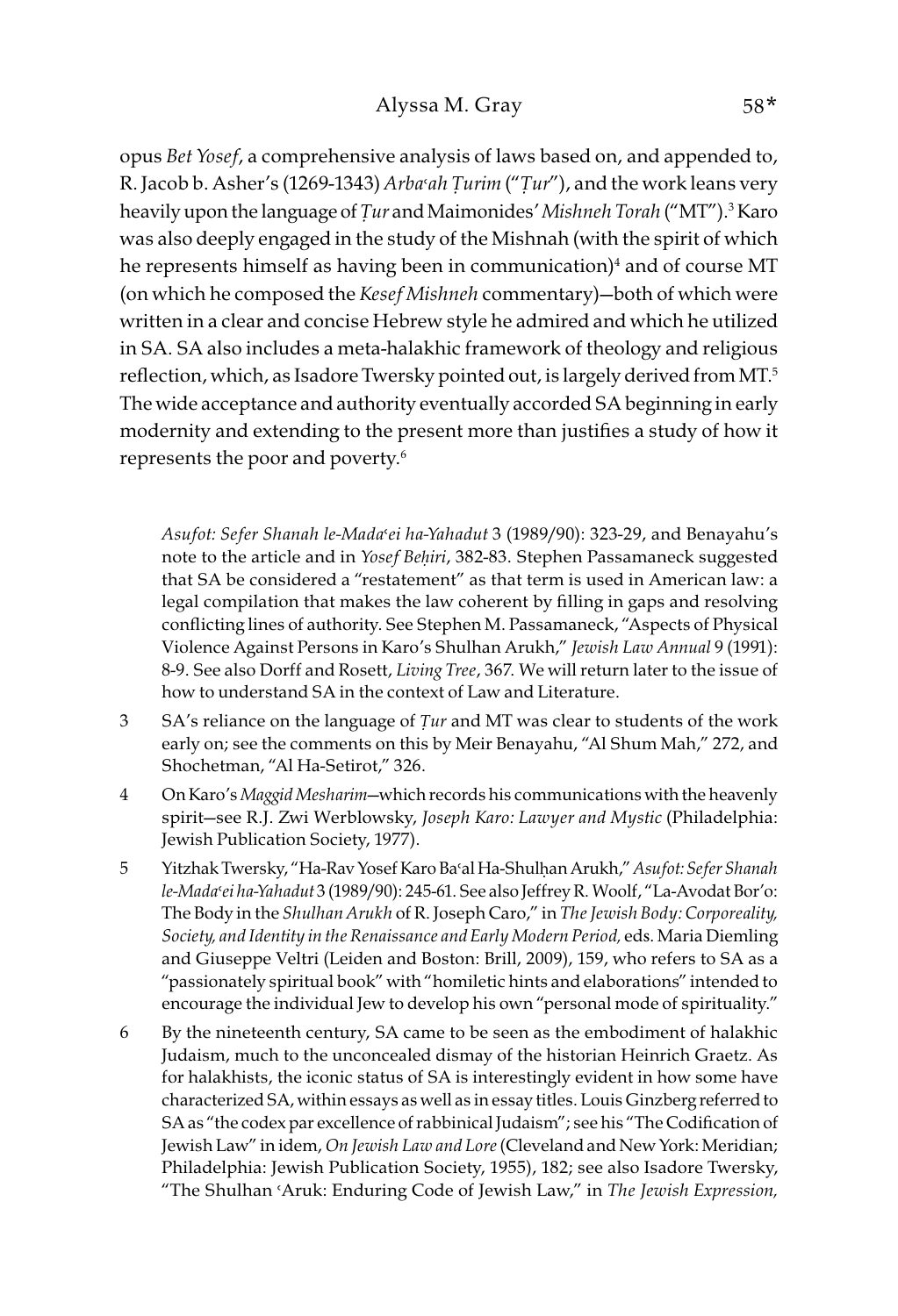The present study combines textual and legal analysis of SA with insights drawn from "Law and Literature." Part I of this study will examine aspects of SA's laws of tzedaqah (charity), and treatment of the disadvantaged in comparison with those of *Ṭ*ur, its major predecessor. Part I will argue that SA makes discernible changes to *Tur* that overwhelmingly tend to favor the poor, and will demonstrate that SA's rulings on poverty in general tend to provide for leniencies in the application of other elements of Jewish law outside the tzedaqah context to the poor. Part II will consider the broader communal implications of SA's rulings on poverty by examining the way SA balances the legitimate and at times competing interests of the poor, the community, and private and family donors in order to maintain communal solidarity and cohesion. In addition, Part II will examine the ways SA emphasizes the poor's obligations to observe key elements of Jewish law, as well as their obligations as participants in the community and as members of families. SA's codification of the poor's obligations as well as their entitlements alerts both classes to the relative equality of all members of the community in Jewish law. Recognition of the poor's obligations by themselves and toward others may help minimize the social divisions that could emerge in Jewish communities between perennial "haves"—who provide alms—and "have-nots"—who perennially take them. More specifically, SA emphasizes the poor's obligations to observe key Jewish laws—notably Torah study, the four cups of wine at Passover, and the Hanukkah lights—which encode historical and ideational elements of what we may call the "Jewish narrative": the history of the formation, study, observance, and defense of, the Jewish people and their covenant with God.7 This emphasis is

ed. Judah Goldin (New York: Ktav, 1970), 322-43. Boaz Cohen, in his argument for the continuing relevance of SA to Conservative Judaism, noted inter alia that "[t]o reject the Shulhan Aruk... would be tantamount to repudiating the Talmud." See Boaz Cohen, "The Shulhan Aruk as a Guide for Religious Practice Today," in Conservative Judaism and Jewish Law, ed. Seymour Siegel(New York: Ktav, 1977), 86 (article published originally in 1939). For a similar observation about SA's influence on "subsequent Jewish religion and culture," and the need to study the work as a literary whole to discern its influence on later Jewish religious conceptions of the body, see Woolf, "La-Avodat Bor'o," 161-62 and n. 11.

7 See Robert Cover, "Obligation: A Jewish Jurisprudence of the Social Order," in Narrative, Violence, and the Law: The Essays of Robert Cover, eds. Martha Minow et al. (Ann Arbor: University of Michigan Press, 1993), 239-48. Cover points to the centrality of "obligation" (mitzvah) in Jewish law, as opposed to the centrality of "rights" in Western law, and how obligation looks backward to Sinai as its foundational event. Moreover, to Cover, obligation is a marker of a Jewish person's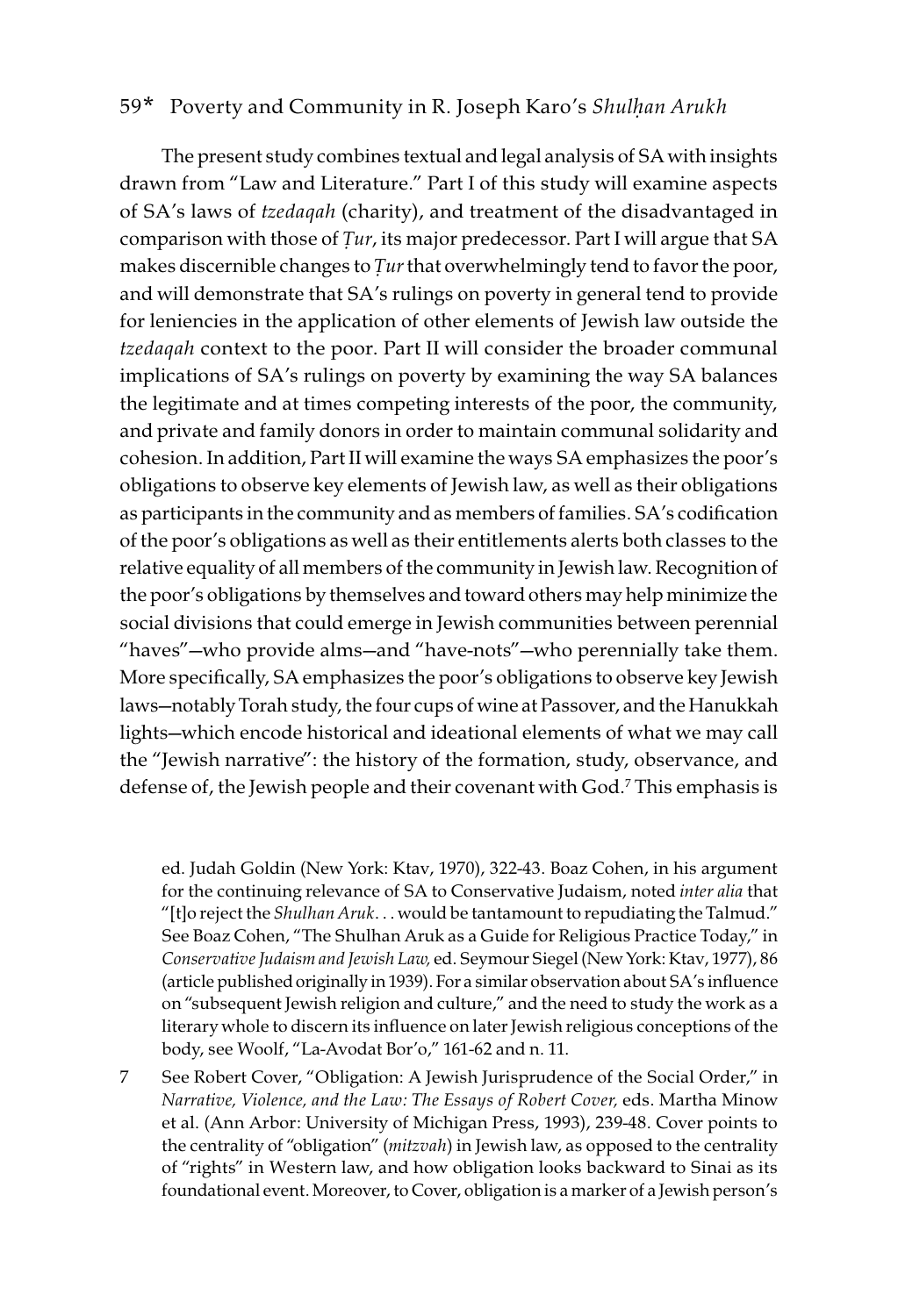a powerful rhetorical reinforcement of the poor's status as full members of the Jewish community and people, despite their impoverished state.<sup>8</sup>

"Law and Literature" is a variegated and complex field of which three principal foci are interpretation, rhetoric, and narrative.9 The broad metho-

"completion as a person within the community" (241), and mutual obligations "reinforce the bonds of solidarity" (242) and "counter the centripetal forces that have beset Judaism over the centuries" (244). Tzvi Novick has recently analyzed in an unpublished paper what he terms the "agency" of the poor in rabbinic literature of late antiquity with reference to Cover's observations on obligation.I thank Prof. Novick for sharing his unpublished paper with me.

- 8 This point will be developed below in Part II of this essay. Historical evidence of class conflict in Jewish communities, particularly in Spain, shows that rhetorical reinforcement of communal solidarity despite class differences was vital. It should be noted that in the history of Jews in Christian Spain, scholars such as R. Asher b. Yehiel (1250-1327) and R. Shlomo ibn Adret (1235-1310) contended with legal conflicts arising out of these differences. See, e.g., Yom Tov Assis, The Golden Age of Aragonese Jewry: Community and Society in the Crown of Aragon, 1213-1327 (London: Littman Library of Jewish Civilization, 1997), 5 and n. 11, 82-84 and passim; Jonathan Ray, The Sephardic Frontier: The Reconquista and the Jewish Community in Medieval Iberia (Ithaca: Cornell University Press, 2006), 131-44; R. Asher b. Yeḥiel, responsa 4:22 (ed. Yitzhak Shlomo Yudelov; Jerusalem: Makhon Yerushalayim, 1994); R. Shlomo ibn Adret, responsa 3:380, ed. Yehiel Zakash (Jerusalem: Makhon Yerushalayim, 1996). Apropos of class in Christian Spain (particularly the thirteenth century), see Judah D. Galinsky's findings on the prevalence of heqdesh trusts and Jewish charitable bequests for the poor in "Jewish Charitable Bequests and the Hekdesh Trust in Thirteenth-Century Spain," Journal of Interdisciplinary History 35 (2005): 423-40. As for northern France, Robert Chazan has noted that there were no discernible twelfth-century complaints arising from social or economic inequality. See Robert Chazan, Medieval Jewry in Northern France: A Political and Social History (Baltimore and London: Johns Hopkins University Press, 1973), 51. In thirteenth-century Germany, Mordecai and Or Zaru'a discuss a disagreement between the earlier German scholars R. Eliezer b. Joel Halevi ("Ravyah"; twelfththirteenth centuries) and R. Simḥah of Speyer (twelfth-thirteenth centuries) about an impoverished debtor whose creditors wished to seize the tzedaqah monies the debtor had managed to accumulate for his family. The Mordecai and Or Zaru'a represent the debtor's plaintive plea: "Have mercy on me! These monies were to support my family." While not necessarily indicative of what we might call "class conflict," this account does point to the representation of a certain want of sympathy for the debtor's plight on the part of the German creditors. We will discuss this case later in this essay.
- 9 These three foci presume that the scholar's orientation is to view law as literature, rather than to study the portrayal of law in literature. See Mark Washofsky, "Responsa and Rhetoric: On Law, Literature, and the Rabbinic Decision," in Pursuing the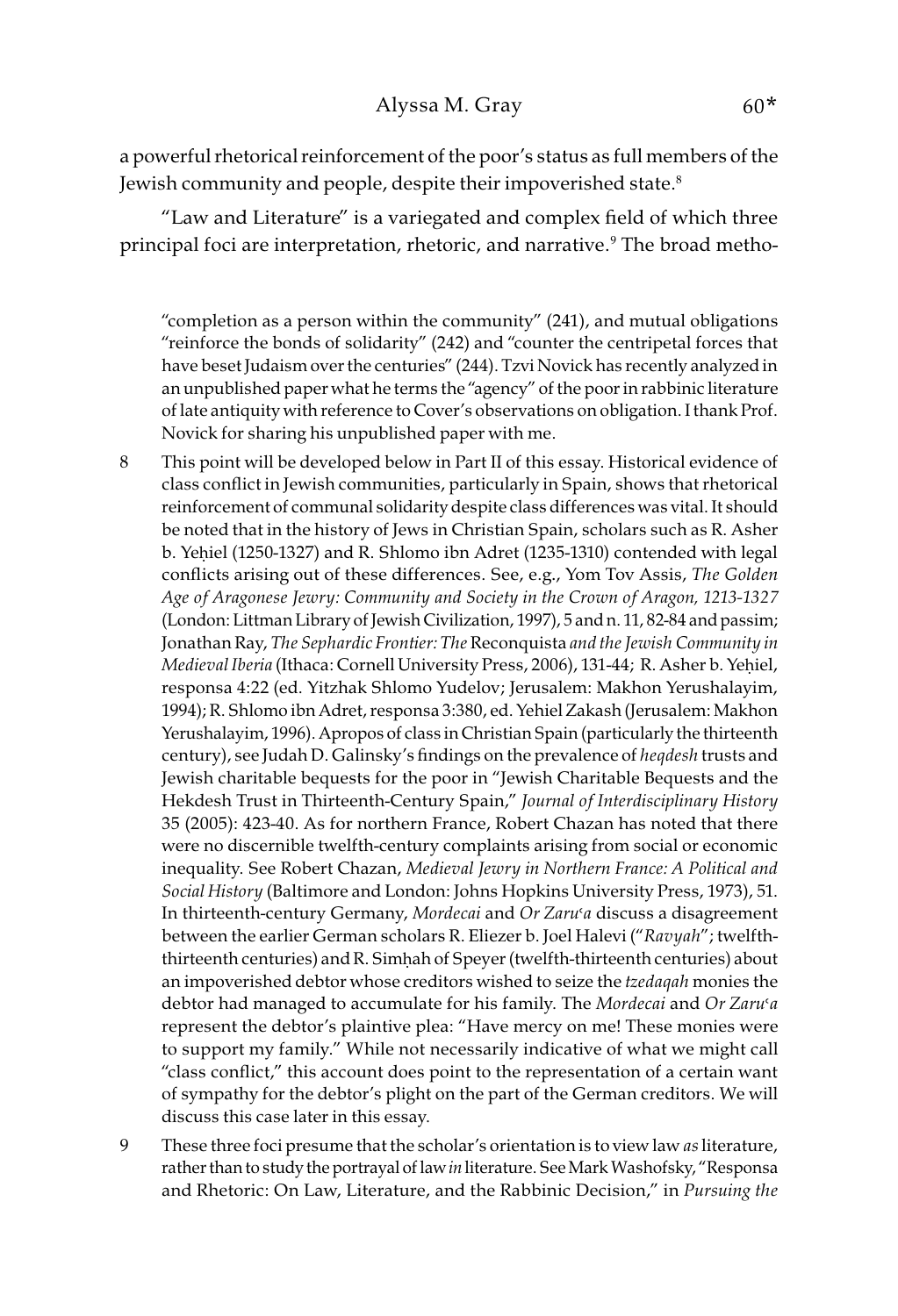dological aspects of Law and Literature have been profitably applied to the study of modern responsa,<sup>10</sup> and in this study I propose to utilize its theoretical foundations to examine SA. While responsa may seem at first glance to be more fruitful terrain for such analysis, a closer look shows both responsa and the Jewish legal codes/summaries to be species of the same genus: the literature of Jewish legal interpretation. From its sixteenth-century genesis SA has come to be accepted as a code of law, but it is also a work of interpretation; the work of one highly imaginative, gifted scholar who collected and masterfully analyzed the vast legal literature of the past to produce an opus consisting of his learned interpretations of Talmud, post-talmudic legal compilations, responsa, talmudic commentary, communal enactments, and literary representations of the lived behaviors of Jewish communities. SA is the fruit of a monumental labor of interpretation, and, as such, is inherently no less capable of being studied through the Law and Literature lens than the responsa—although naturally the difference in genre will call for a difference in approach. While the examination of respondents' rhetorical strategies and techniques of persuasion is appropriate in the analysis of that genre, $^{11}$  a Law and Literature analysis of a code requires the study of its structure and detailed analysis of its content in comparison with its predecessors—what the codifier chooses to retain from the past, what he changes, what he chooses to add, and how he structures and arranges the material. It is through the study of the code at both the macro level of the entirety of the completed work and the micro level of the discrete codified rules—particularly the ways the codifier reads and interprets his sources in order to derive them—that we can discern what has been referred to as "the large-scale, latent structures of thought at

Text: Studies in Honor of Ben Zion Wacholder, eds. John C. Reeves and John Kampen (Sheffield: Sheffield Academic Press, 1994), 367. Jane B. Baron proposes a different tripartite division within Law and Literature: "humanist" 'law-and-lits' (who argue that lawyers should read literature); "hermeneutic" 'law-and-lits' (who argue that lawyers should read literary theory); and "narrative" 'law-and-lits' (who argue that lawyers should pay attention to the stories told by clients, lawyers, judges, and by legal doctrine as well). See Jane B. Baron, "Law, Literature, and the Problems of Interdisciplinarity," Yale Law Journal 108 (1999): 1059-85.

- 10 See, e.g., Washofsky, "Responsa and Rhetoric."
- 11 See ibid. See also Mark Washofsky, "Responsa and the Art of Writing: Three Examples From the Teshuvot of Rabbi Moshe Feinstein," in An American Rabbinate: A Festschrift for Walter Jacob, eds. Peter S. Knobel and Mark N. Staitman (Pittsburgh: Rodef Shalom Press, 2000), 149-204.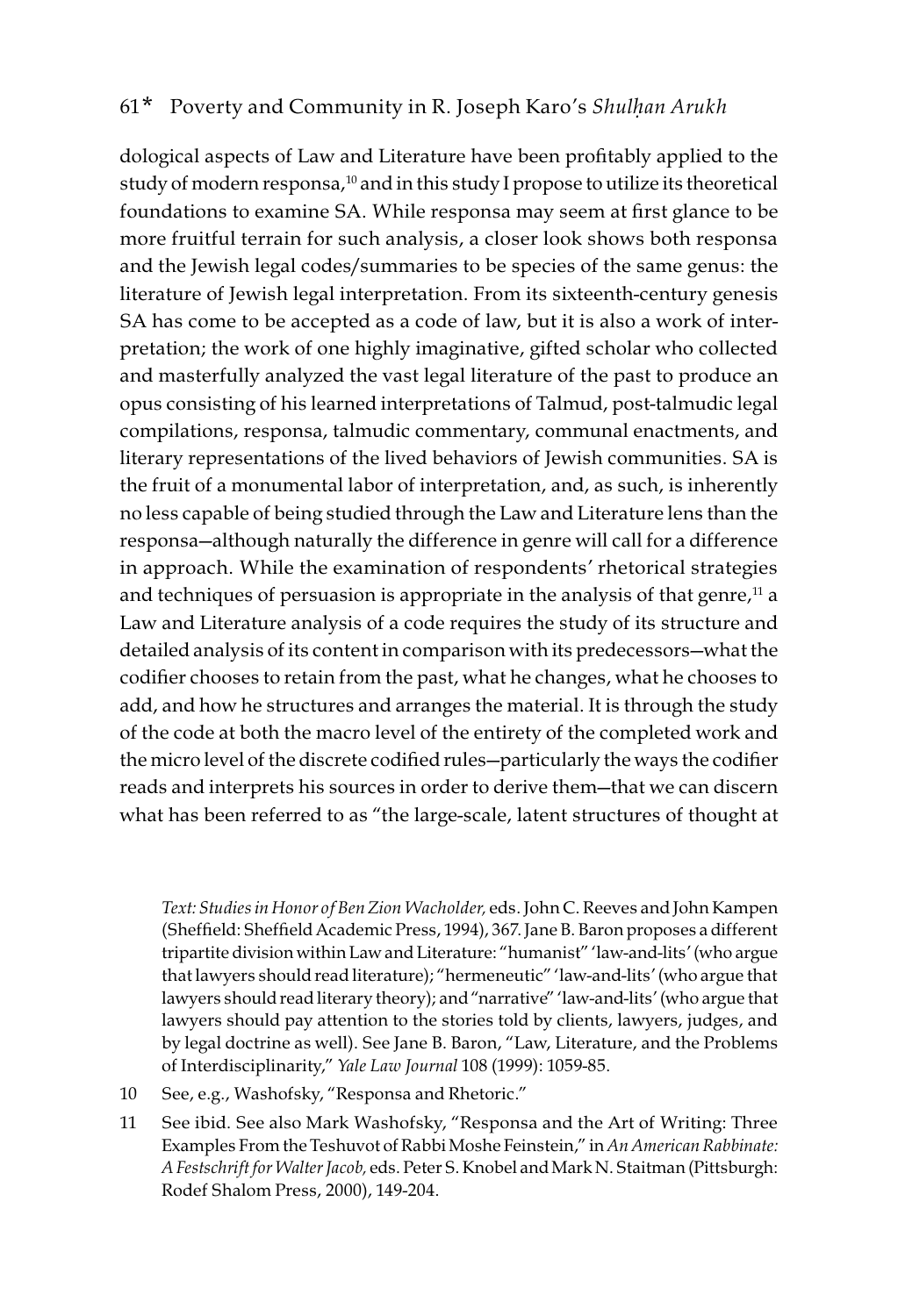the heart of the legal codes."12 In brief, SA is a work of legal interpretation that can and should be *read* as a whole—"whole" referring to the totality of laws on a particular subject and/or the code in its entirety. It has already been suggested with reference to *Ṭ*ur that its arrangement and selection of halakhot pertaining to a (male) Jew's daily ritual behavior sheds light on a "latent structure of thought," *Ṭ*ur's "construction of the ideal religious Jew."13 That is, chapters 1-240 of the section Ora*ḥ Ḥ*ayyim of *Ṭ*ur are not simply legal directives, but the detailed construction of how the ideal Jew conducts himself from rising in the morning to retiring each night. SA, I suggest, also contains "latent structures of thought," in this case pertaining to poverty, the poor, the communities of which they are a part, and a broader vision of the nature of a Jewish community.

In setting the search for the "latent structures of thought" about poverty and the poor in SA into terms drawn from Law and Literature discourse, we may come to ponder with Robert Cover about the "paideic" elements latent in the text. To Cover, "paideic" refers to a common body of law and narrative, a way of being educated into that corpus, and the sense of direction constituted as the individual and community work out the implications of their law.<sup>14</sup> Law is not simply a matter of following rules, but of being educated into a particular path, the narrative of a particular community, and then the struggle within that community to arrive at a vision of how to carry forward the "imagined alternative" presented by law into the "unredeemed" reality of the present.<sup>15</sup> This essay contends that SA's rulings on poverty and the poor present a vision of the nature of the Jewish community and the ways in which the poor and non-poor are to relate to each other in creating and maintaining communal solidarity and cohesiveness. Part of the way SA does this, as was alluded to earlier, is by explicitly linking the poor to the Jewish narrative of divine covenant and its manifestation in several key *mitzvot* that are expressly emphasized to be incumbent on the poor.

- 12 See B. S. Jackson, B. Lifshitz, A. Gray, and D. B. Sinclair, "Halacha and Law," in The Oxford Handbook of Jewish Studies, eds. Martin Goodman et al. (New York and Oxford: Oxford University Press, 2002), 661.
- 13 Ibid.
- 14 Robert Cover, "Nomos and Narrative," in Narrative, Violence, and the Law, 105. As Cover points out in the text and in n. 33, his inspiration for the "paideic" pattern of constituting a nomos was Karo's remarks in Bet Yosef to *Ṭ*ur *Ḥ*oshen Mishpa*ṭ* 1.
- 15 Cover, "Nomos and Narrative," 101, 102.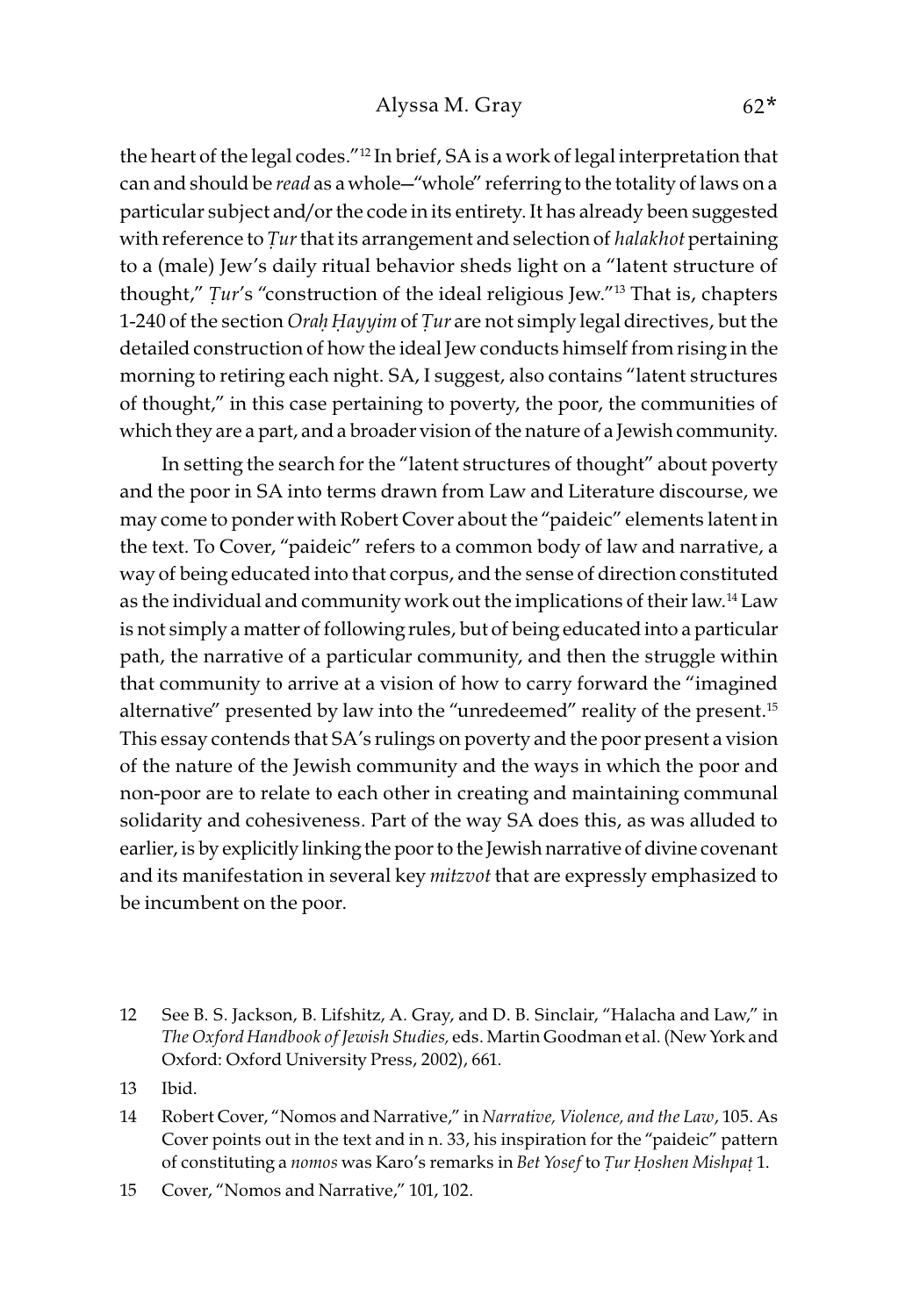This essay is primarily grounded in a perspective on Law and Literature derived from the work of James Boyd White.<sup>16</sup> White sees his studies of law in relation to other cultural and social activities as the study of the constitution and transformation of culture, community, and character.<sup>17</sup> For White, the "rhetoric" of the law refers not only to the art of persuasion, but also to the art by which culture, community, and character are constituted and transformed. Moreover, for White, "poetics" is also key—by which he means that the language of the law is "literary or poetic," which in turn means, *inter alia*, that it is "complex" and "associative."18 This understanding of law as a rich and complex language that points beyond discrete rules to the constitution and transformation of community, character, and culture is very helpful as a theoretical backdrop to a study of SA's laws on poverty and the poor and its broader vision of Jewish community. This essay will take into account the three aspects of what White terms the "lawyer's rhetorical situation": (1) inherited language—including considerations of what that language omits or suppresses; (2) the art of the text—the manner in which the inherited language is remade by the speaker in the new text, and the way the speaker reconstitutes the discourse; and (3) the rhetorical community—what kind of person the speaker seems to be, the kind of response the text invites, and the sort of community the text creates.<sup>19</sup> SA is obviously working with "inherited language," and we will explore how SA reconstitutes the inherited discourse on the poor, poverty, and tzedaqah. Finally, White and Cover converge in their focus on the reception of the legal text and its role in the constitution of community. This essay will ponder the rhetorical community created by SA, the kind of response the work invites from its audience, and the sort of Jewish community it contemplates.

Another intriguing and useful suggestion of James Boyd White concerning the nature of rules and laws outside of the traditional normative framework is that ". . . a statute can be read not merely as a set of orders. . . but also as

- 16 This may be somewhat ironic in light of White's characterization of "Judaic" tradition as envisioning "the law as a set of authoritative commands. . . ." Yet, as we will see, White's articulation of what he terms the "rhetoric and poetics of the law," when applied to SA, results in a richer and more nuanced understanding of SA and its cultural work. See James Boyd White, "Rhetoric and Law: The Arts of Cultural and Communal Life," in Heracles' Bow: Essays on the Rhetoric and Poetics of the Law, ed. idem (Madison, WI: University of Wisconsin Press, 1985), 29.
- 17 James Boyd White, "Foreword," in Heracles' Bow, ix-xiii.
- 18 Ibid., xi-xii.
- 19 James Boyd White, "Rhetoric and Law," in Heracles' Bow, 45-46.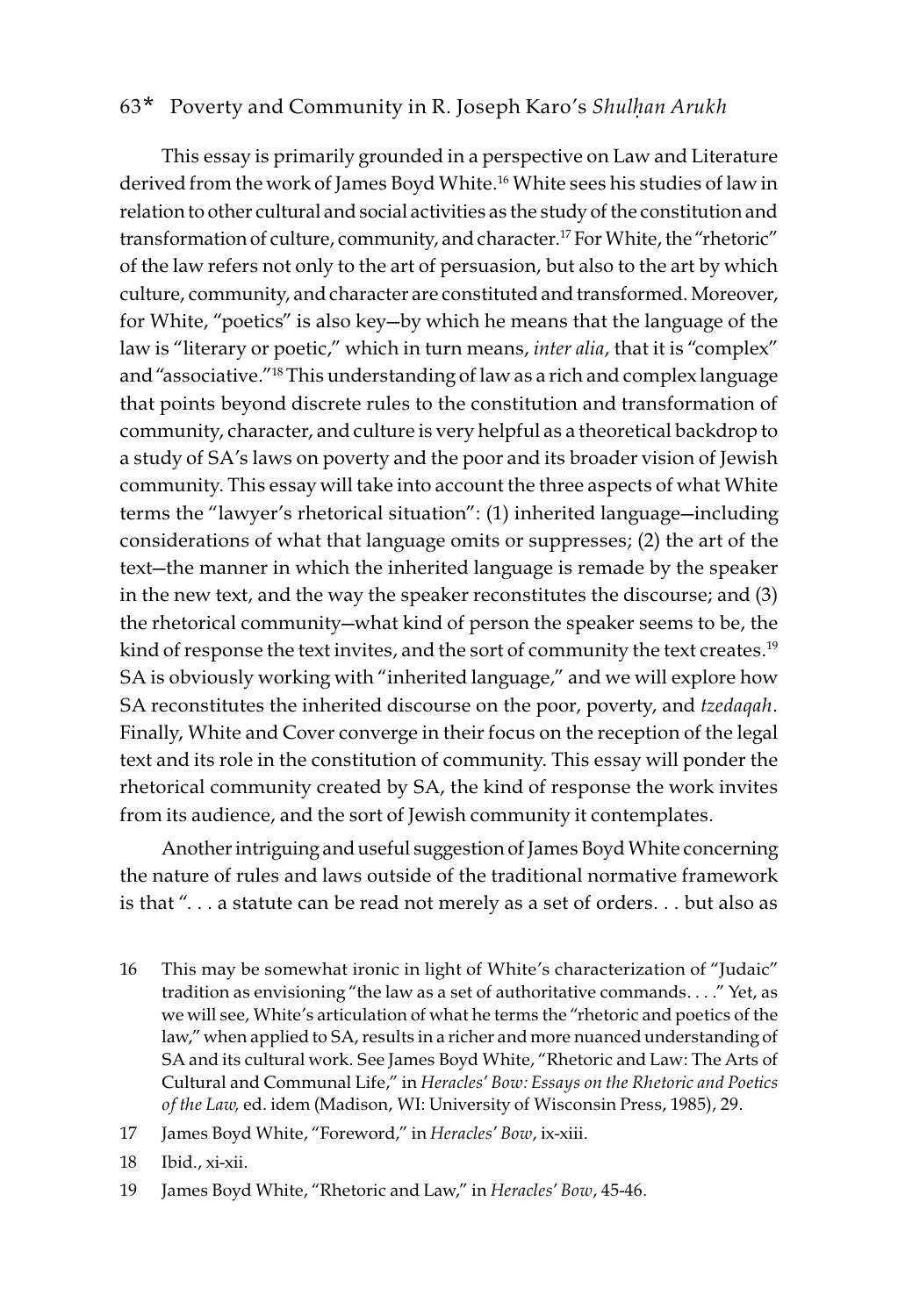establishing a set of topics, a set of terms in which those topics can be discussed, and some general directions as to the process of thought and argument by which the statute is to be applied."<sup>20</sup> J. M. Balkin explored the notion of "topics" further, arguing that topics "provide a roadmap" for the identification and discussion of legal problems and they enable a legal actor to analyze a given situation as a legal problem.<sup>21</sup> Extrapolating from White and Balkin, we may say that SA's systematization of the laws of tzedaqah, and its laws governing the poor generally, present us with the "topics" SA sees as necessary to properly characterize and evaluate legally factual situations involving the poor. More broadly, we may conceive of successive codifications of Jewish law pertaining to the poor (or any subject) as successive re-presentations (often with modifications) of what scholars have seen to be the required "topics" within that area of *halakhah*. Reading White and Balkin together with Cover, we may say that a discontinuity in topics within the laws pertaining to the poor may signal changes in the religious, social, political, or moral structures undergirding those laws, and in the meta-legal understandings of the poor and the community suggested by those laws. Studying the laws pertaining to the poor as codified by R. Joseph Karo in SA reveals how he applied his own Jewish legal consciousness to the legal legacy he inherited concerning the poor and the nature of the communities of which they are a part. This, in turn, enables us to discern the vision of the poor and the Jewish community SA bequeathed to later Jewish religious culture.

## Part I: The Laws of *Tzedaqah* in SA: Its Tendency to Rule for the Benefit of the Poor

Assembling the evidence to support the conclusion that SA's laws of tzedaqah are more generous to the poor than (even) the earlier *Ṭ*ur requires careful textual investigation of the legal history lying behind SA's rulings. Ostensibly, there seems to be little difference between SA and *Ṭ*ur, but our focus will be on the discontinuities between them—those points at which SA supplements or emends *Ṭ*ur, either by retrieving a legal source *Ṭ*ur had omitted, adding another view of the law, or reassessing which prior sources should be seen as dispositive of a

20 Ibid., 41.

21 J. M. Balkin, "A Night in the Topics: The Reason of Legal Rhetoric and the Rhetoric of Legal Reason," in Law's Stories: Narrative and Rhetoric in the Law, eds. Peter Brooks and Paul Gewirtz (New Haven: Yale University Press, 1996), 211-24.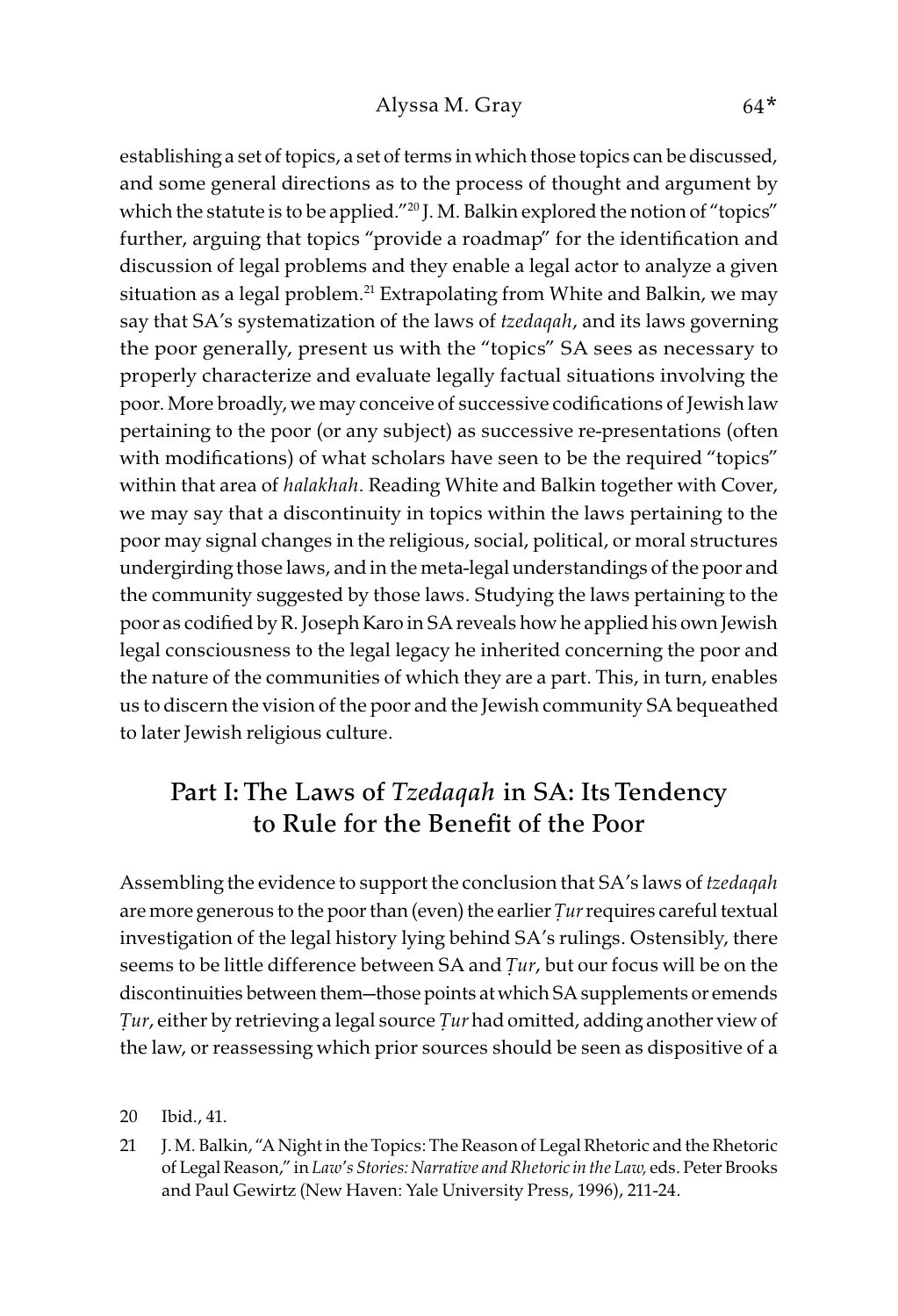particular point. It is by analyzing such points of discontinuity—where we see clearly the interpretive choices made in producing SA—that we can truly assess and characterize its singular contribution.<sup>22</sup> As Haym Soloveitchik once pointed out: "Legal literature is couched in the idiom of the inevitable. No. . . religious jurist[] dreams of interpreting the law according to his personal inclination; he seeks simply to discover what the sources say on the matter. And if he is of any stature, his words will read as a series of objective and ineluctable conclusions. Only by comparing his solution with those of others does its subjectivity becomed (sic) apparent" (emphasis added). $23$ 

## 1. Who Are "the Poor" in SA?

SA presents three broad categories within which the poor may be classified: what we may call "financial" poor—those without adequate resources; "contextual" poor—those considered poor in a particular context; and "religious" poor—those considered to be poor or not poor based on religious criteria alone. Beginning with the financial poor,  $YD 253:1^{24}$  codifies the old talmudic measures that one who has enough food for two meals should not take from tamhui ("food tray")<sup>25</sup> while those with enough for fourteen meals should not take from quppah ("communal fund"). Those with two hundred zuz, or with fifty zuz with which they actively engage in commerce, should also not take

- 22 Shochetman noted that—according to his understanding of SA—the work was not simply a synopsis of *Ṭ*ur, but that SA adds to *Ṭ*ur or makes changes to it in light of the views of jurists Karo analyzed in Bet Yosef. Shochetman summarized the matter as follows: "It is a synopsis, in which in many instances the determinations of the author were also added." See Shochetman, "Al Ha-Setirot," 326. Our goal in this essay is precisely to study the additions of these "determinations of the author"; while Shochetman seems to imply that these additions are somewhat mechanical, this essay proposes to interrogate that implication.
- 23 Haym Soloveitchik, "Rabad of Posquieres: A Programmatic Essay," in Studies in the History of Jewish Society in the Middle Ages and in the Modern Period, Presented to Professor Jacob Katz on His 75<sup>th</sup> Birthday, eds. E. Etkes and Y. Salmon (Jerusalem: Magnes, 1980), 30-31.
- 24 "OH" refers to "Orah Hayyim," "YD" to "Yoreh De'ah," "EH" to "Even Ha'ezer," and "*Ḥ*M" to "*Ḥ*oshen Mishpa*ṭ*." Together these are the four parts of *Ṭ*ur and SA.
- 25 "Tam*ḥ*ui," or "food tray," literally means a large plate on which various portions of food are set out, or a large cooking-pot from which portions could be doled out. Per b. B. Bat. 8b, the tam*ḥ*ui was both collected and distributed by three people every day, and was intended for all poor, not simply the poor of the city in which it was collected.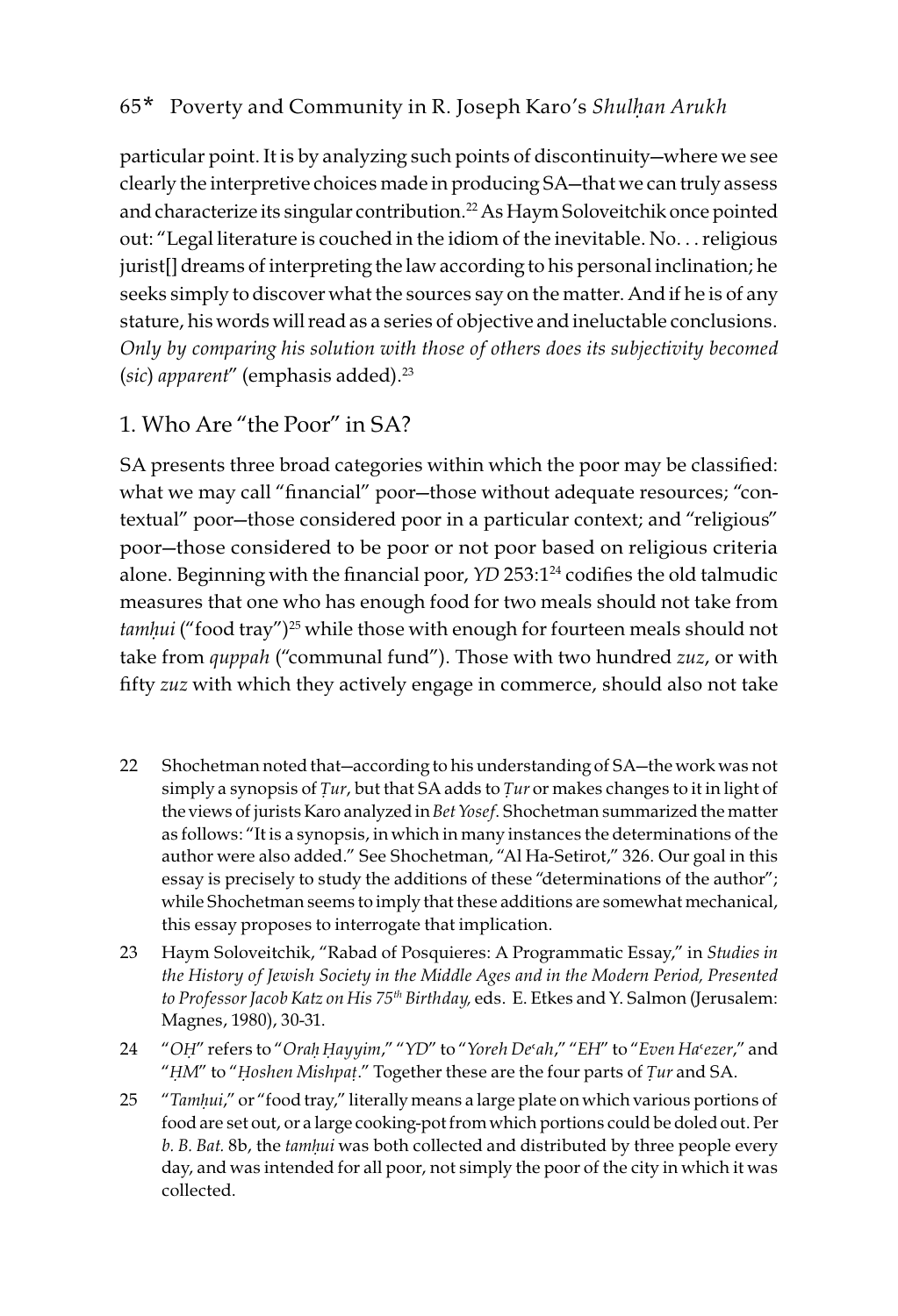tzedaqah. 26 One who has property encumbered by liens may take tzedaqah, and one who has property but no liquid funds is given guidelines for when he is required to sell off property prior to taking tzedaqah. One who wishes to take from quppah must trade down luxurious versions of necessary items such as cutlery before taking from communal funds. From the perspective of potential donors (and lenders), the poor who must be considered first are those most closely related to oneself (YD 251:3-4; *Ḥ*M 97:1); moreover, a poor person with wealthy relations is not to be supported initially from public funds (YD 257:8).

But a person's financial worth is not the only indicator of whether he is to be considered "poor" in a legally-cognizable sense. Religious criteria, as well as the context in which the allegedly "poor" person finds himself, are also important. For example, a wealthy individual whose resources were exhausted while traveling is entitled to take tzedaqah and need not repay it on his return home (YD 253:4). Of greater significance, the religious status of the land of Israel accounts for SA's reintroduction into the legal discourse on tzedaqah of an old idea that it now codifies as a "topic" (in J. M. Balkin's terms): impoverished inhabitants of the land of Israel are placed ahead of the poor outside the Land in the list of priorities for support (YD 251:3). This ruling comes at the end of the paragraph, following the careful delineation of how one's relatives take precedence over any other. The section's structure invites the inference that the poor of the land of Israel even take precedence over the poor of one's own Diaspora family—which, it may be suggested, is a rhetorical and paideic, not a halakhic point. YD 251:3 has no equivalent in either *Ṭ*ur or MT, but has an early precedent in Sifre Deut. 116, in a passage which R. Moses of Coucy carries

26 SA reads "tzedaqah," while m. Pe'ah 8:8-9, the source of the ruling, refers to the taking of "leget (gleanings), shikhhah (the forgotten sheaf), and pe'ah (the produce of the corners of the field)." These three mishnaic agricultural entitlements of the poor are biblically rooted in, e.g., Lev 23:22 (". . . you shall not reap all the way to the edges of your field, or gather the gleanings of your harvest; you shall leave them for the poor. . . ."), and Deut 24:19 ("When you reap. . . and overlook a sheaf in the field, do not turn back to get it; it shall go to the stranger, the fatherless, and the widow. . . ."). SA clearly makes the terminological switch because of the inapplicability of these gifts to the Diaspora context, while leaving the earlier references to the communal institutions "tam*ḥ*ui" and "quppah" intact. I will defer until later a further discussion of communal support for the poor, but will simply note that in the context of YD 253:1, tzedaqah likely refers to support from communal, as opposed to private, resources. For some reflections on the evolving meaning of "tzedaqah" in the biblical and post-biblical period from "justice" to "charity," see, e.g., Franz Rosenthal, "Sedaka, Charity," HUCA 23 (1950-51): 411-30.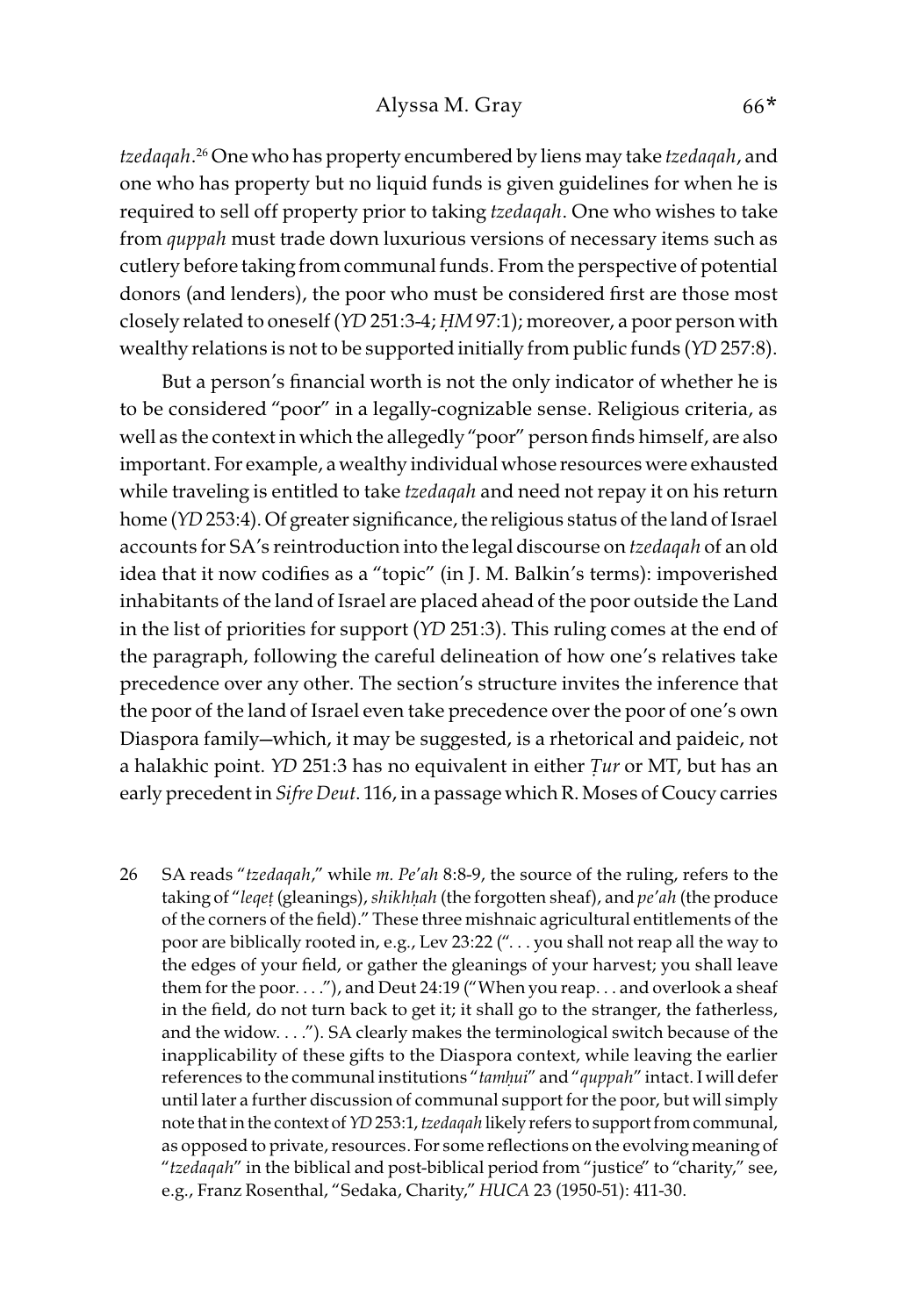over in its entirety into his Sefer Mitzvot Gadol, positive commandment 162 (thirteenth century).<sup>27</sup> *YD* 251:3's statement about the land of Israel harnesses the laws of tzedaqah to a particular religious vision not emphasized in the parallel material in *Ṭ*ur and MT: prioritizing the care of the poor of the land of Israel, a priority likely rooted in the Sifre's midrashic expression of the Land's inherent holiness, and which, if practiced, would undoubtedly assist in the Land's settlement—certainly a matter of interest to Karo and his scholarly circle. Moreover, the careful structuring of the paragraph to indicate the precedence of the land of Israel's poor over one's Diaspora family implies an exacting vision of community: Diaspora Jews and Jews in the land of Israel are part of the same community, so much so that the latter are rhetorically constructed as even closer to the center of Diaspora Jews' concerns than impoverished Diaspora Jews.

Finally, SA codifies R. Eliezer of Metz's twelfth-century exclusion of the deliberate transgressor ("avaryan be-mezid") from tzedaqah. 28 Taken together, these three examples indicate that to SA, poverty is more than a chronic lack of necessary resources. A person who is "poor" in resources may be, through his religious rebelliousness, outside the realm of legally cognizable poverty. A person who is "rich" in resources may be, through unfortunate circumstances,

- 27 See Sefer Mitzvot Gadol, ed. Alter Pinhas Farber (n.p., 1990-91), 381. R. Eliezer of Metz (twelfth century) had earlier noted the priority of the land of Israel's poor in chapter 167 of his Sefer Yere'im, ed. A. A. Schiff (Vilna, 1892; repr. Israel; n.p.; n.d.), 156.
- 28 In chapter 156 of his Sefer Yere'im, R. Eliezer of Metz took the unprecedented step of barring the mumar le-te'avon (mumar out of appetite; a sinner driven by personal desires, not by an animus against Judaism) from receiving tzedaqah. Moreover, R. Eliezer coined the neologism "avaryan be-mezid"—"deliberate transgressor"—to describe such a person, whose transgressions are indeed "deliberate," although not ideologically motivated. R. Eliezer justified his ruling with argumentation carefully crafted for maximal rhetorical persuasiveness. His ruling was taken up in the thirteenth century by R. Moses of Coucy in the Sefer Mitzvot Gadol as well as by R. Isaac of Corbeil in his Sefer Mitzvot Qa*ṭ*an, a summary of the latter work. R. Eliezer's ruling also appears in the fourteenth century Provençal legal compilations Or*ḥ*ot *Ḥ*ayyim and Kol Bo. R. Eliezer's ruling was also codified by R. Jacob b. Asher in *Ṭ*ur YD 251, from where it was taken up by SA in YD 251:1. It bears noting that not all these scholars adopted R. Eliezer's neologism "avaryan be-mezid." For more on R. Eliezer's innovation, his arguments for it, and the historical context, see my forthcoming article, "R. Eliezer of Metz's Twelfth-Century Exclusion from Charity of the Jewish Avaryan B'mezid ("Deliberate Transgressor")," which will appear in the series International Medieval Research (ed. Sharon Farmer).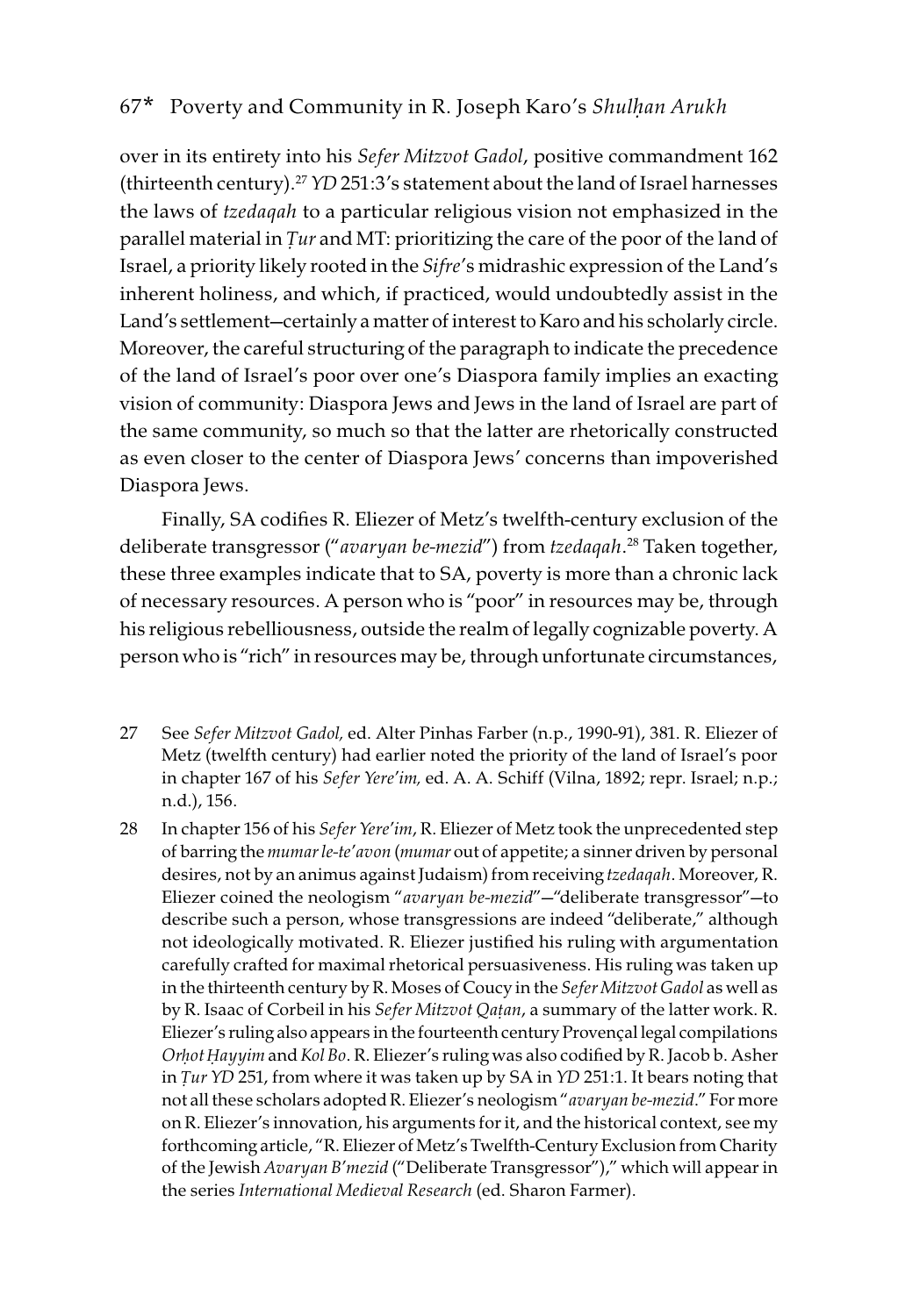within the set parameters of poverty. The poor of the land of Israel, whose geographical distance from Diaspora communities would ordinarily place them outside those communities' range of concern, are nevertheless given heightened precedence—precisely because they are in the land of Israel. SA's nuanced understanding of poverty suggests aspects of a vision of a dynamic and magnanimous Jewish community: a community willing to aid Jewish travelers in need with no expectation of repayment regardless of the resources the travelers may possess, actively engaged in the support of the poor of the land of Israel, and reinforcing communal religious boundaries and sense of self as a Torah-obedient community by excluding willful transgressors from its realm of moral concern.

### 2. Meta-Halakhic Reflections on Poverty and Tzedaqah

As a work of legal literature SA is not much concerned with the theology of poverty,<sup>29</sup> but it does make clear in two places that poverty may result from ritual and modesty infractions. O*Ḥ* 158:9 says that whoever belittles the ritual washing of the hands will fall into poverty, while O*Ḥ* 241:1 says that urinating naked before one's bed is one of the things that God hates, and the person who does so will fall into poverty. The message is clear that poverty is not simply an unfortunate twist of fate, but could be the result of ritual infraction or engagement in behavior hateful to the Divine. SA thus perpetuates an old strain of classical rabbinic thought according to which poverty does not indicate an exalted spiritual status.<sup>30</sup> Apropos, SA also rules that one who takes unneeded tzedaqah will not die before actually needing it, while one who does not want

- 29 This is not to say that SA is entirely uninterested in theological issues or lacks a broad, non-legal conceptual framework. See Twersky, "Ha-Rav Yosef Karo," in n. 5, above, as well as the pertinent comments of Jeffrey R. Woolf in "La-Avodat Bor'o," 159.
- 30 See my "Redemptive Almsgiving and the Rabbis of Late Antiquity," JSQ 18 (2011): 144-84 for a detailed account of the classical rabbinic views on the matter, some of which (primarily rabbinic views found in the compilations of the land of Israel) did view poverty in religiously-positive terms. The Talmud Bavli, however, tends to view poverty negatively or at best neutrally. The view codified in SA is a contrast not only to those old views from the land of Israel but also to a position found earlier in medieval Latin Christian Europe, which—drawing on earlier strands of Catholic thought—also saw poverty as a potentially positive spiritual state. See, e.g., Michel Mollat, The Poor in the Middle Ages: An Essay in Social History, trans. Arthur Goldhammer (New Haven and London: Yale University Press, 1986), 106-13 and passim; R. W. Southern, The Making of the Middle Ages (New Haven and London: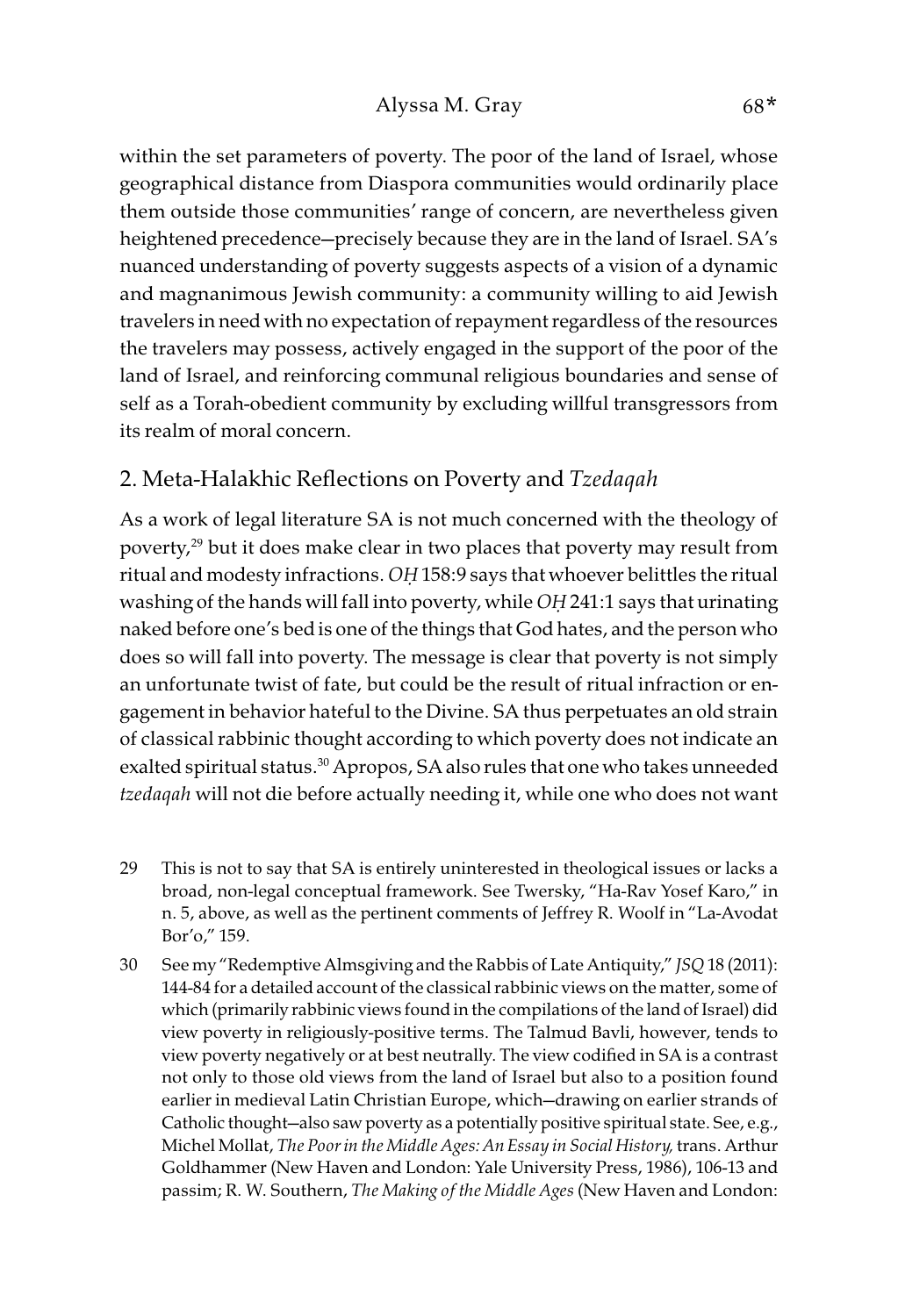to take needed *tzedaqah*—provided the situation is not life-threatening—will not die before supporting others (YD 255:2). One ideally should not need tzedaqah (YD 255:1), and this directive dovetails with the statement that lending to the poor is a greater mitzvah than giving them tzedaqah (*Ḥ*M 97:1). Lending grants them greater dignity than simply giving, and—since the not-poor also borrow and lend—places them on the same plane as the not-poor.

Poverty is thus not an ideal state, nor taking tzedaqah an ideal form of support. Yet SA does not allow these ideas to dilute the community's obligation to provide for the poor. SA reintroduces (YD 256:1) Maimonides' observation omitted by *Ṭ*ur—"We have never heard of a Jewish community that does not have a communal tzedaqah fund."<sup>31</sup> Whether or not the statement is (or was meant to be) literally true, SA's reintroduction of the Maimonidean notion strongly implies that a Jewish community without a tzedaqah fund is—and presumably should be-quite literally unheard of.<sup>32</sup> YD 256:2 notes that the inhabitants of a town who ate and retired for the night after a public fast without distributing tzedaqah are like shedders of blood.

Individuals are encouraged to give tzedaqah before each of the daily prayers (YD 249:14).33 Such ritualized giving is probably more effective as character development for the givers than meaningful assistance to the needy. Yet, that is likely precisely the point. Moreover, an individual must give in a kindly manner, treating the poor with dignity (YD 249:3-4), and he even gets greater

Yale University Press, 1992), 110, quoting a thirteenth-century Cistercian monk: "There is nothing freer. . . than holy poverty."

- 31 Maimonides, Mattenot Aniyyim 9:3. Karo had earlier quoted the Maimonidean passage more fully in Bet Yosef to *Ṭ*ur YD 256, s.v. "kol."
- 32 For a nuanced overview of public charitable provision in medieval Germany, with some observations on other halakhic subcultures, including this statement of Maimonides, see Judah Galinsky, "Public Charity in Medieval Germany: A Preliminary Investigation," in Toward a Renewed Ethic of Jewish Philanthropy, ed. Yossi Prager (Orthodox Forum; Hoboken: Ktav, 2010), 79-92. Galinsky's review of the evidence points to the late thirteenth century at the earliest as the time of the emergence of public charitable institutions in Germany—although communal charity was not entirely absent earlier.
- 33 See b. B. Bat. 10a. R. Eleazar was said to give a peru*ṭ*ah to a poor person before prayer, in fulfillment of Ps 17:15 ("In righteousness I shall behold Your face"). Eliezer Segal has shown how this story—not at all a binding legal norm—became ritualized during the Middle Ages as part of the praxis of prayer, in part through the growing influence of the Zohar's view of charity. See Eliezer Segal, "Rabbi Eleazar's Perutah," Journal of Religion 85 (2005): 25-42.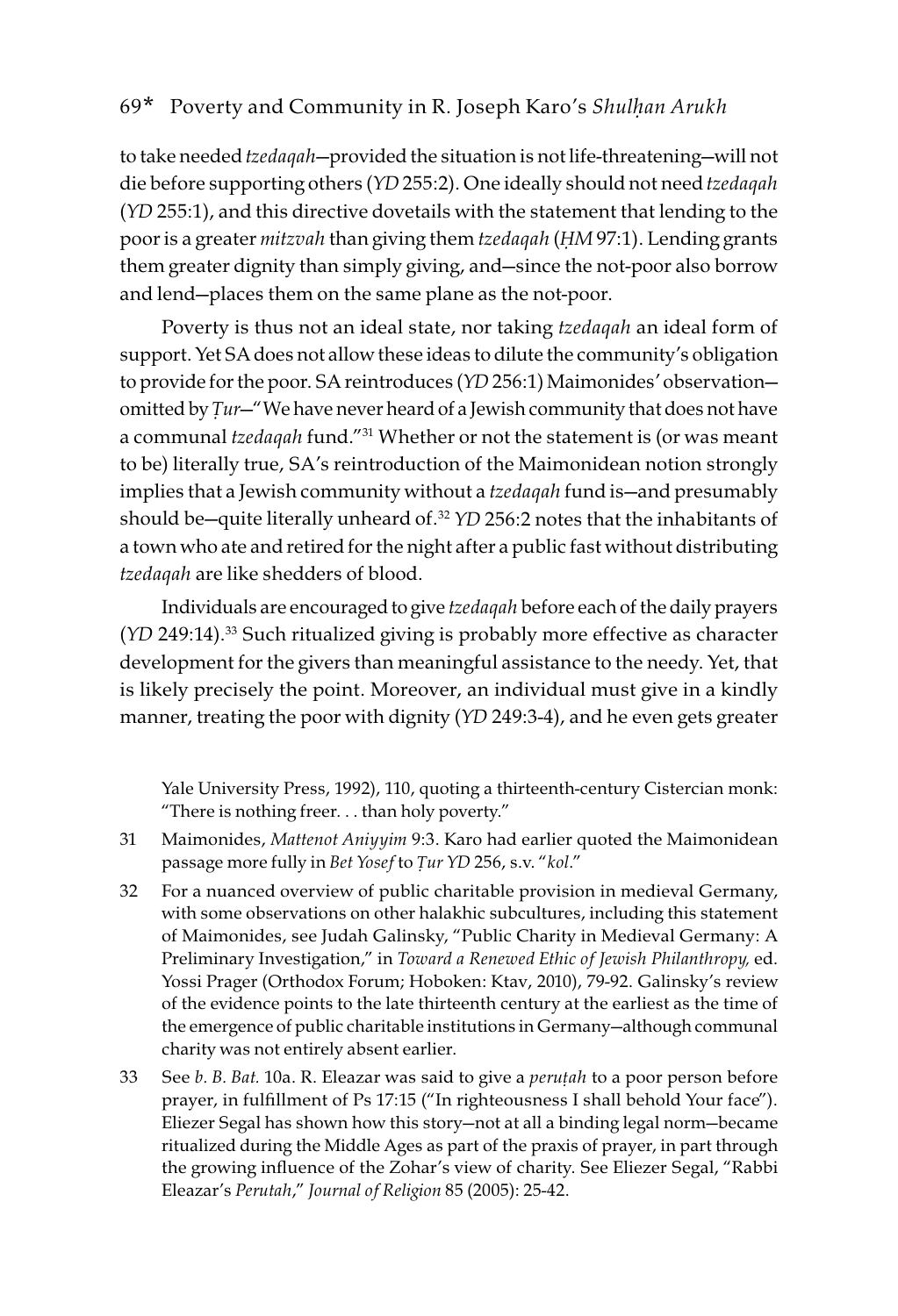divine reward for motivating others to give (YD 249:5). Moving on to a general observation about the nature of the tzedaqah one should give, SA emphasizes more than once that one must give the poor the best one has. YD 248 concludes with the stirring paragraph 8, drawn from Maimonides' Issurei Mizbe'a*ḥ* 7:11:34 "One who wishes to give merit to himself will restrain his evil inclination and open wide his hand, and everything which is for the sake of Heaven must be of that which is good and beautiful. . . [if] one feeds the hungry, he must feed [him] from the best and sweetest of his table. If he clothes the naked, he must clothe from the finest of his clothes." YD 331:52 and 63 reiterate this point in a lengthy chapter devoted to the biblical laws of *terumah*. While the legal obligation to provide priests with terumah drawn from one's best property is no longer pressing, the obligation to provide the best to the *poor* nevertheless remains in full force.

## 3. Making Funds More Readily Available to the Poor

In three places SA makes changes to *Ṭ*ur that point in the direction of making funds more available to the poor. In the first case, the Babylonian Talmud already provides that a person must dwell in a place for certain periods of time before being obligated to contribute to various communal needs, notably the communal fund for the poor. For example, a person is obligated to contribute to tam*ḥ*ui after thirty days, to quppah after three months, and to pay various other taxes after twelve months  $(b. B. Bat. 8a)$ . This implies that even if a person moves to a new location with the intention of settling there permanently, there is no obligation to contribute for communal welfare purposes until after the specified time periods have elapsed. SA adds to *Ṭ*ur's codification of these laws at YD 256:5, on the basis of a ruling of R. Barukh ben Samuel of Mainz (ca. 1150-1221),<sup>35</sup> that these time periods only apply to a person who does not intend to settle permanently. The person who intends to settle permanently should be obligated in these various financial responsibilities immediately. SA's ruling clearly enables more funds and resources to be made available sooner for the benefit of the needy.

<sup>34</sup> Karo had earlier quoted Maimonides' text in Bet Yosef to *Ṭ*ur YD 248 (s.v. "adam"). Twersky pointed to this example as a demonstration of Karo's importation from the Mishneh Torah of a meta-halakhic framework into SA. See Twersky, "HaRav R. Yosef Karo," 253.

<sup>35</sup> As quoted in the Sefer Ha-Mordecai to b. B. Bat., paragraph 477.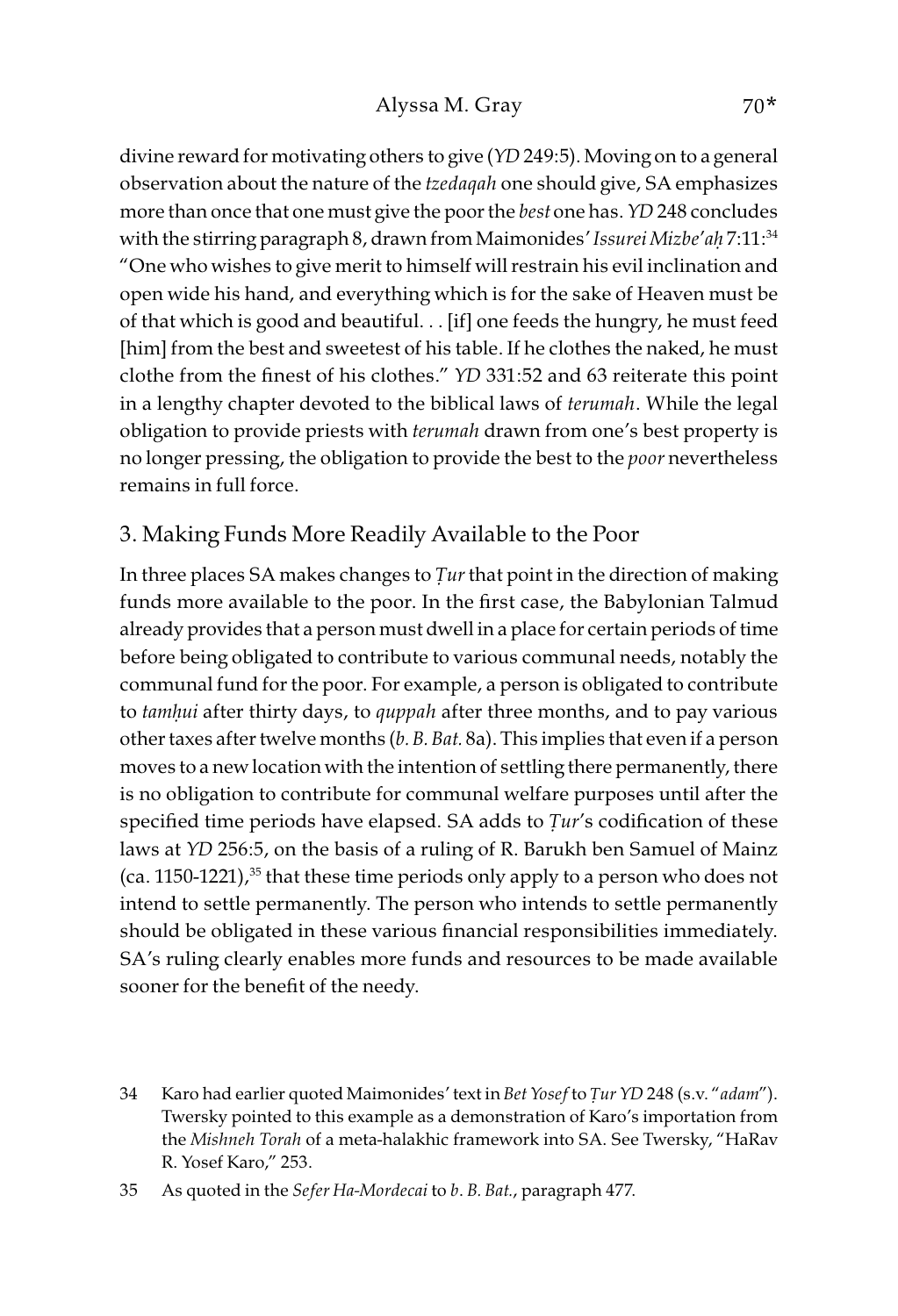If one is holding monies and is uncertain whether or not they had been designated as *tzedaqah* monies, SA rules that they must be given to *tzedaqah* (YD 259:5). This supplement to *Ṭ*ur is supported by a lengthy quotation in Bet Yosef (to *Tur YD 259*, s.v. "ve-im") from Mordecai's glosses to b. B. Bat. Mordecai, in turn, drew his ruling from the abbreviated *Or Zaru<sup>c</sup>a,<sup>36</sup> which, relying on the* Sifra, Sifre Deut., and Talmud Yerushalmi, had reasoned that since doubtful "corners of the field," "gleanings," and "forgotten sheaf"37 are considered as such and given to the poor, so should doubtful tzedaqah, which is also a gift to the poor. Doubt is thus resolved to the benefit of the poor. Finally, in a related vein, SA rules on the basis of a responsum of R. Asher b. Yeḥiel ("Rosh")<sup>38</sup> and a ruling of R. Yeruham b. Meshullam (fourteenth century)<sup>39</sup> that one who was publicly assaulted or reviled by another and declared in the presence of the local tzedaqah officials or communal authorities that the financial penalty owed him by his assailant should be given to *tzedagah* could not, by subsequently forgiving the perpetrator, cut off the payment of that amount to the poor. Even if the victim forgave the perpetrator, the penalty provided by local law for the offense should still be given to the poor as the victim had originally declared (YD 258:9). The talmudic origin of the principle that the poor are entitled to the fine monies even if the victim forgave the perpetrator is a story  $(b. B. Qam.$ 36b) about a man who, upon hearing that the court would award him a small amount of money, declared himself willing that the money should be given to the poor. He subsequently changed his mind, but Rav Joseph declared "the poor have already become entitled to it," and, significantly, "we [the communal authorities, namely, himself] are the hand of the poor"—meaning that he has the

- 36 Sefer Or Zaru'a, by R. Isaac b. R. Moses of Vienna (ca. 1180-1250). R. Isaac's son, R. Hayyim, produced an abbreviated version of the work entitled Simanei Or Zaru'a. Sefer Or Zaru'a is of critical importance in the history of Ashkenazic halakhah as it marks the melding of French Tosafism and German halakhah into a unified halakhic culture. See Avraham (Rami) Reiner, "From Rabbenu Tam to R. Isaac of Vienna," in The Jews of Europe in the Middle Ages (Tenth to Fifteenth Centuries), ed. Christoph Cluse (Turnhout: Brepols, 2004), 280; Haym Soloveitchik, "Three Themes in the Sefer Hasidim," AJSR 1 (1976): 349.
- 37 See n. 26, above.
- 38 Rosh, responsa 13:4. Karo cites this responsum in Bet Yosef to *Ṭ*ur YD 258, s.v. "katav od ha-Rosh."
- 39 Toledot Adam ve-*Ḥ*avah 19:1, quoting the earlier Provençal scholar R. David HaKohen.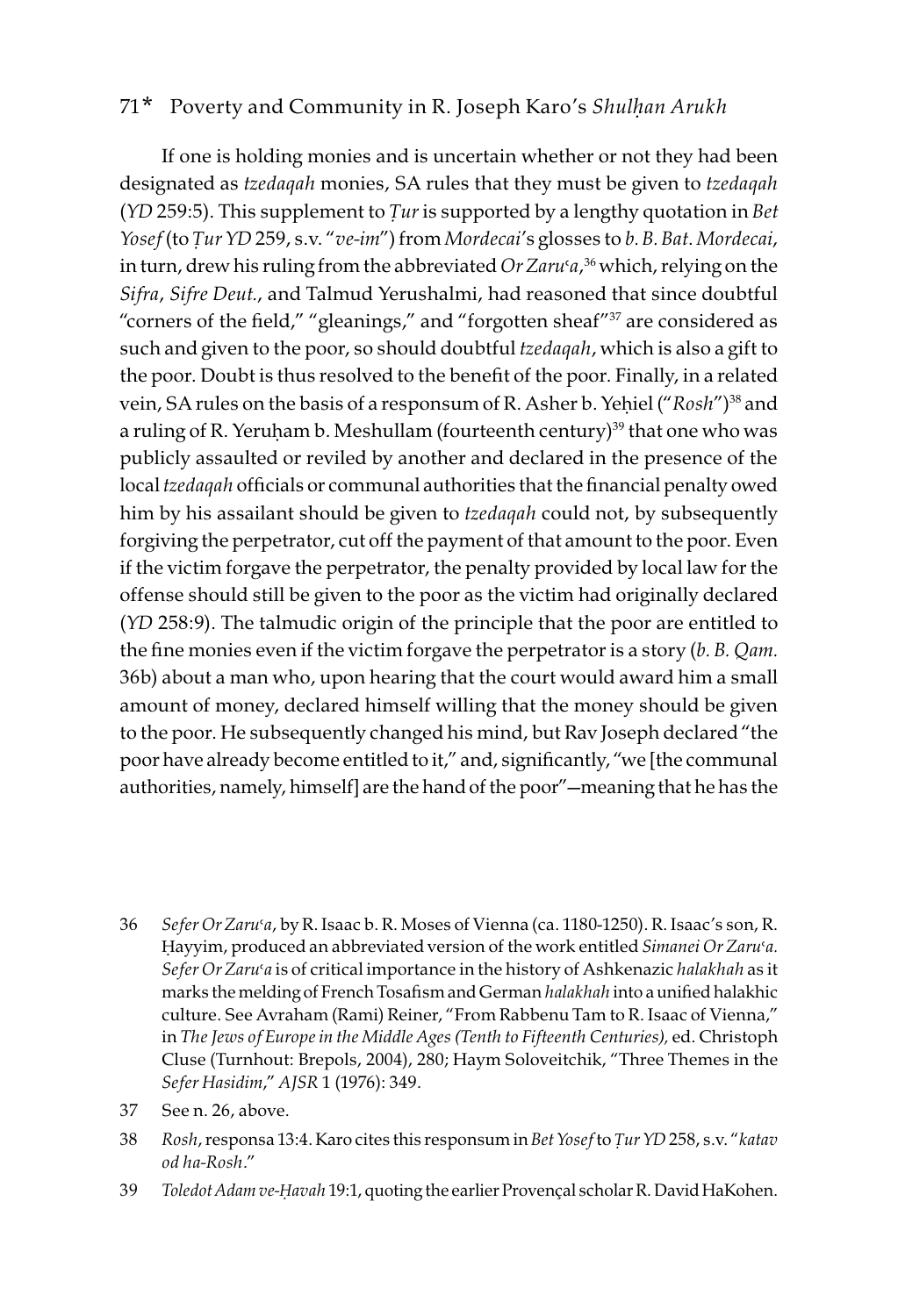#### Alyssa M. Gray 72\*

authority to receive and hold resources on behalf of the poor.<sup>40</sup> Interestingly, although the injured party in the case before Rosh had originally stipulated that the fine was to be given to support Torah study, and R. Yeruḥam had also referred to the support of either a Torah scholar, tzedaqah, or heqdesh, SA codifies this law with reference to tzedaqah alone.

## 4. Protecting the Orphan

Maimonides' famous formulation of "eight degrees of charity" is found in the laws of Mattenot Aniyyim 10:7-14. The degrees are arranged in descending order, beginning with the "level than which there is no higher"—supporting a poor person with some sort of gift, loan, partnership opportunity, or job, "so that he will not need to ask other people" for support. SA places Maimonides' degrees at YD 249:6-13, but with a telling addition at 249:15, based on a responsum of the eminent Italian legalist Rabbi Joseph Colon (1420-1480)<sup>41</sup> earlier discussed in Bet Yosef. 42Colon had written "it is obvious" that "there is no tzedaqah greater than this," referring to providing dowries and weddings for orphan girls.<sup>43</sup> The similarity in formulation between Colon's "no tzedaqah greater than this" and Maimonides' "level than which there is no higher" clearly caught Karo's eye. Examining SA's placement of Colon's declaration, we see that by placing it at YD 249:15, after the re-codification of Maimonides' eight degrees, SA has, in effect, subtly revised the Maimonidean degrees of charity to place a new priority near the top of the list—marrying off orphan girls, the most vulnerable members of society.44

- 40 The origin of the notion that "we are the hand of the poor" is  $\psi$ . Pe'ah 4:9 (18c), where the notion is expressed as "the hand of the communal leader (parnas) is the hand of the poor." See also b. Qidd. 27a, where R. Akiva is described as the "hand of the poor."
- 41 Joseph Colon, She'elot u-Teshuvot Mahariq ha-Yeshanot (Jerusalem, 1988), shoresh 123.
- 42 Bet Yosef to *Ṭ*ur YD 249, s.v. "u-mah she-katav."
- 43 Although neither Colon nor SA explicitly use the word "orphan," it is reasonable to assume that this is what was meant. In writing of the "poor girl" in his responsum, Colon quoted b. Ketub. 67a-b, which refers to the dowering and provision of spouses for male and female orphans. As for SA, the Ba'er He*ṭ*ev commentary (n. 11 to YD 249:15), quotes the view of Karo's older contemporary, R. Moses Alashkar (1466- 1542), that YD 249:15 most likely refers to orphan girls.
- 44 And, of course, providing an orphan girl with a husband is the equivalent for her of Maimonides' highest degree of tzedaqah: providing a job, loan, or partnership opportunity so that a person will not be dependent on the community.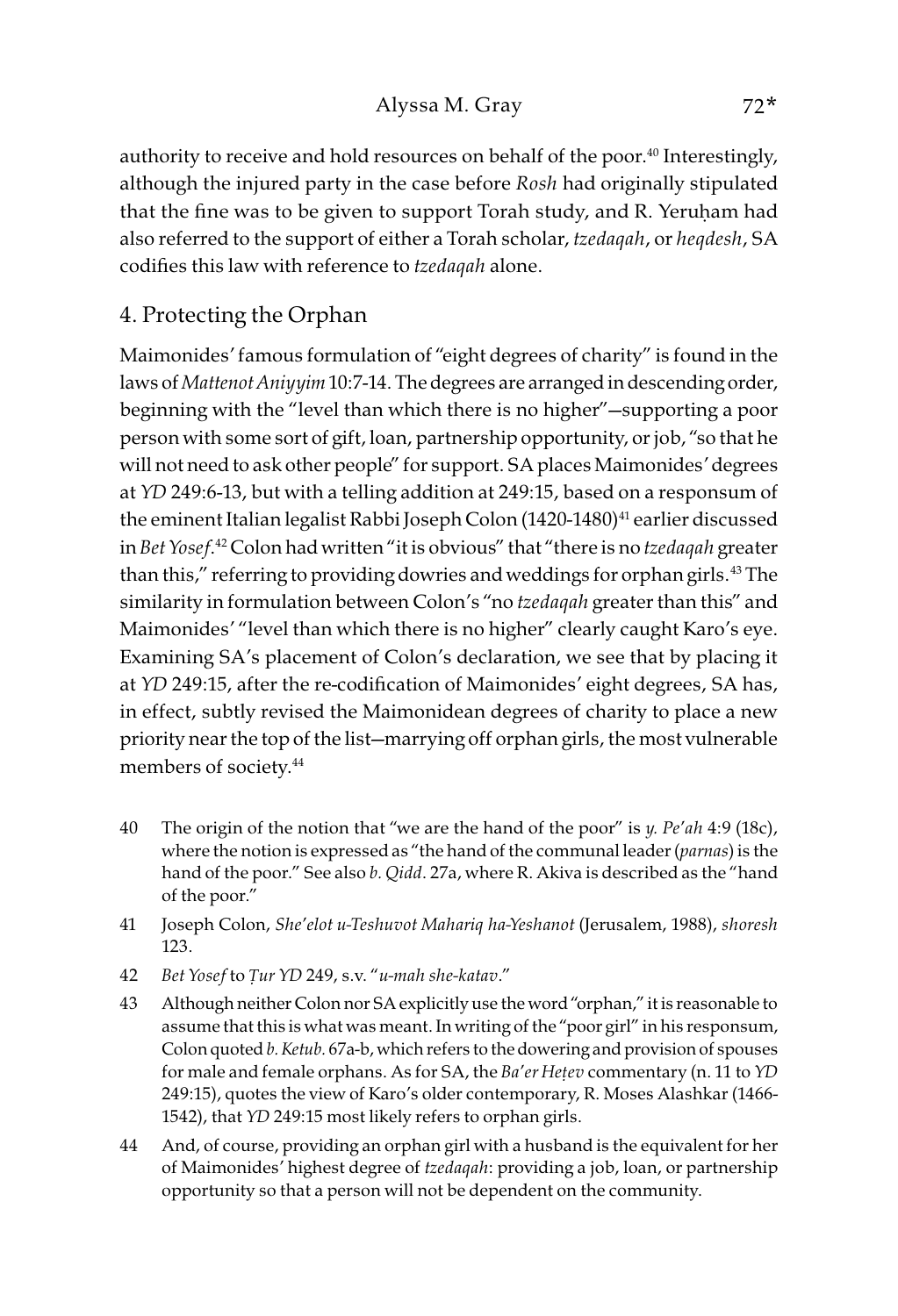Another example of protecting the orphan requires us to look again at YD 253:4. *Ṭ*ur had ruled (*Ṭ*ur YD 253) that a householder who ran low on funds during a journey is permitted to take tzedaqah and is even exempt from repaying it later. This is because the householder was legally considered "poor" when the tzedagah was taken and the general rule is that a poor person who becomes rich is not obligated to repay tzedaqah (m. Pe'ah 5:4). Bet Yosef (s.v. "ba'al") approves the ruling and cites R. Yeruḥam's view that such a householder need not even repay a private person who had given help along the way, unless the person who provided the help sued the householder for restitution, and the latter had owned real or movable property at the time he had accepted the help. A poor orphan is an exception, who need not ever repay assistance received from a public or private source. The source of R. Yeruḥam's ruling as to the poor orphan is a responsum of R. Isaac Alfasi ("Rif," 1013-1103)<sup>45</sup> which Bet Yosef presented in the abbreviated form in which it appeared in the thirteenth-century Spanish work Sefer ha-Terumot 65:2:2. The case before Rif involved a householder, "Reuben," who took in an orphan who owned property that yielded 50 gold pieces. Reuben added to that amount in order to provide for the orphan. In later years they had a falling-out, and Reuben sued the now-grown orphan for restitution of his additional outlays. The orphan denied any liability, claiming that Reuben had never represented those outlays as a loan. Rif agreed, pointing out that since Reuben never expressed an intention to seek restitution, those outlays were "gemillut *ḥ*asadim" ("acts of kindness"), and, as such, the orphan was not obligated to repay them. Rif cited m. Ketub. 13:2 in support of his decision, which provides that if a husband went abroad and another person stepped in to support his wife (without his knowledge and consent or her explicit promise to repay), the husband is exempt from repaying. SA codifies the responsum discussed in Bet Yosef at YD 253:5, adding the new topic of care for the orphan to the earlier presentation in *Ṭ*ur. SA is careful to note that the orphan is exempt as long as the provider had supported him with the intention of doing a mitzvah (rather than with the intention of making a loan).

## 5. Protecting Tzedaqah from Pressures Imposed on the Poor by the Community

The poor are vulnerable members of society. Given that the communal welfare apparatus is most likely in the hands of wealthier members of the community,

<sup>45</sup> See She'elot u-Teshuvot Rabbenu Yitz*ḥ*ak Alfasi, z''l, ed. Ze'ev Wolf Leiter (Pittsburgh, PA: Makhon Ha-Rambam, 1954), responsum 116.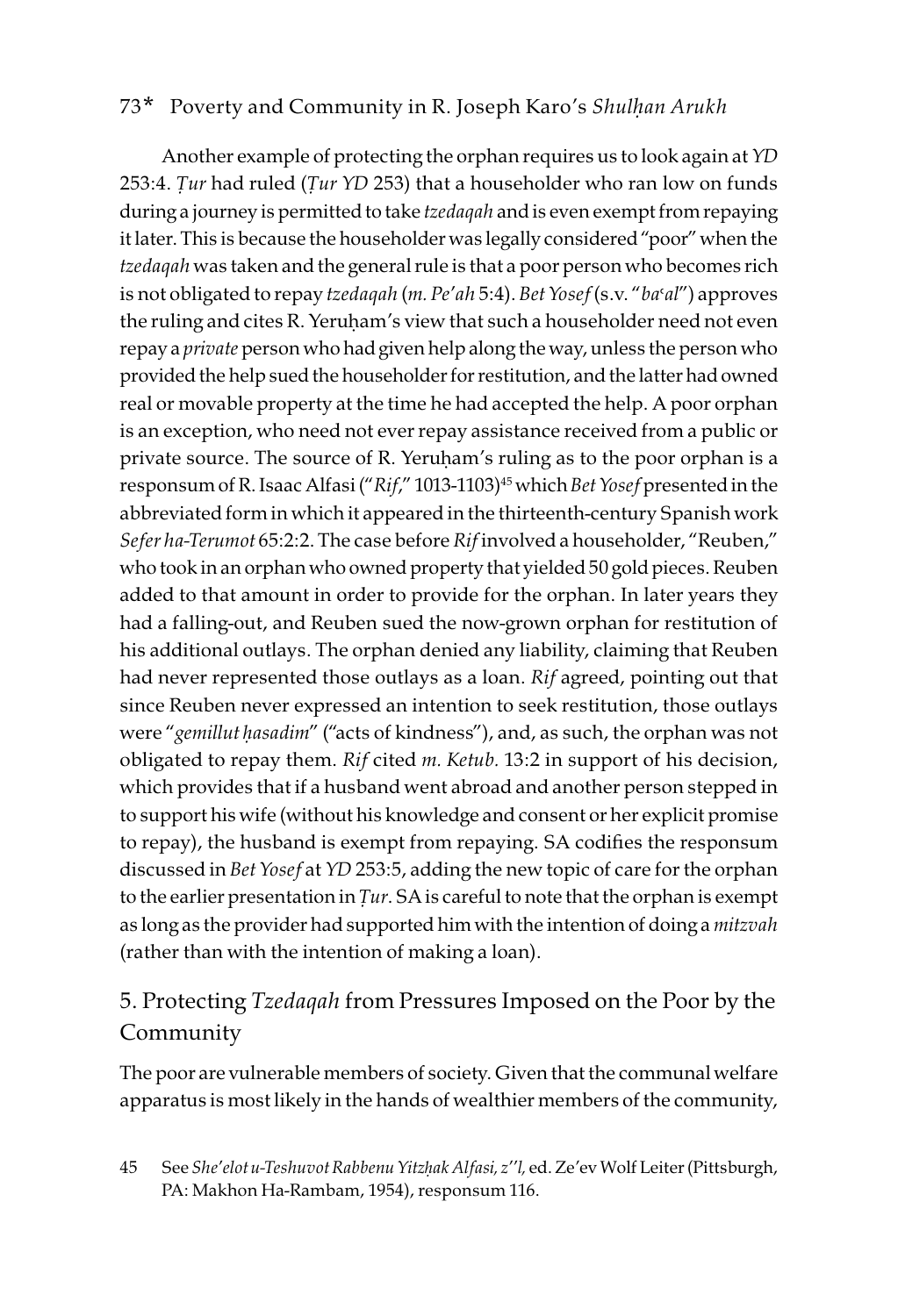it is not impossible that the community may try to reorganize the provision of tzedaqah in a manner calculated to benefit itself at the expense of the poor, or attempt to compel the poor to use their *tzedaqah* so as to benefit the community in the form of taxes, or creditors in the form of debt repayment. Alternatively, it is possible that the community may attempt to limit the poor's ability to use their tzedaqah in other ways the poor deem beneficial for themselves. SA takes on these issues, in each case codifying a legal result beneficial to the poor.

At YD 250:5, SA emends *Ṭ*ur on the basis of a responsum of the thirteenth-century Spanish legalist R. Solomon ibn Adret ("Rashba"), adding a ruling that a community may not decide to dismantle the communal welfare apparatus (into which all members of the community contribute according to their ability to pay) in favor of compelling the poor to seek assistance on their own by begging door to door.<sup>46</sup> Specifically, he wrote that if the "poor of the city are many" and the very wealthy propose that they should go from door to door while the moderately wealthy propose that the support of the poor is a communal responsibility collected according to ability to pay, the law follows the latter.

SA also emends *Ṭ*ur by ruling at YD 259:6 that the community may not collect any kinds of taxes from tzedaqah funds. Going one step further, SA rules (YD 253:12) that individual creditors may neither seek nor receive debt repayment from tzedaqah monies. Bet Yosef quotes a lengthy passage from Mordecai, who discussed the case of a poor person who owed a sum of money.<sup>47</sup> After the person had managed to collect *tzedaqah* funds to support his family, his creditor tried to seize them. As is recounted in Mordecai, Or Zaru'a, and later Bet Yosef, the poor man pleaded with the creditor: "Have mercy on me! This was to support my family."<sup>48</sup> Mordecai and Or Zaru'a quote an earlier medieval disagreement about the disposition of this case. R. Eliezer ben Joel Halevi ("Ravyah"; twelfth-thirteenth centuries) ruled that the poor man did not have to use the tzedaqah for debt repayment, citing t. Pe'ah 4:16, which

- 46 She'elot u-Teshuvot ha-Rashba, ed. Yehiel Zakash (Jerusalem: Makhon Yerushalayim, 1996), 3:380. On this responsum, see Jonathan Cohen, "Charitable Contributions, Communal Welfare Organizations, and Allegiance to the Community According to Rashba," HUCA 72 (2002): 85-100.
- 47 Bet Yosef to *Ṭ*ur YD 253 (s.v. "ve-khol"). Mordecai's own discussion of this issue is found in his codification of b. B. Bat., paragraph 497, as well as in the additional glosses. See also the longer, and earlier, discussion in Or Zaru'a, hilkhot tzedaqah 11.

<sup>48</sup> Mordecai and Or Zaru'a add: "And not to pay my debt."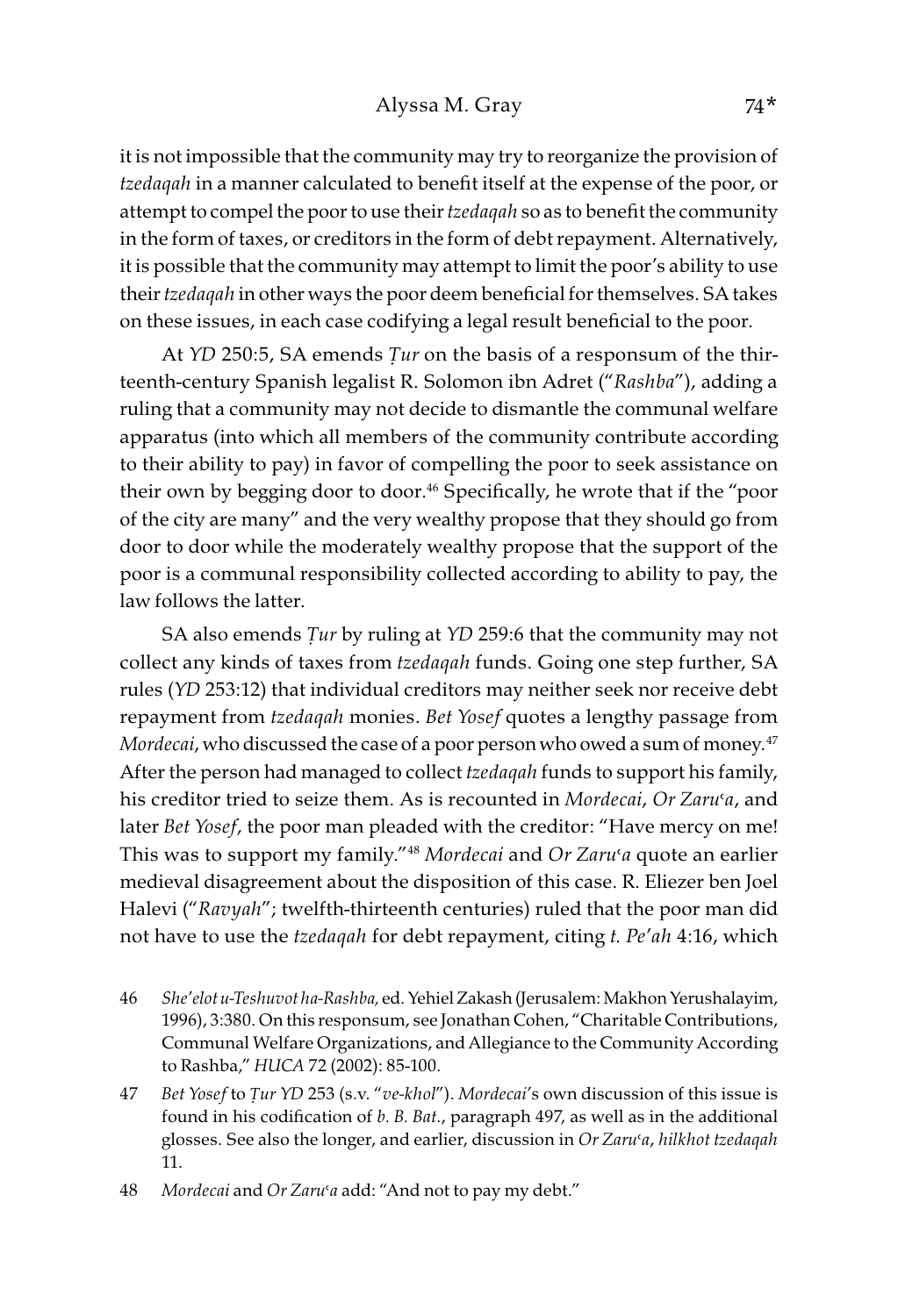explicitly ruled that the ancient "poor man's tithe" was not to be used for the payment of debts. R. Simhah of Speyer (twelfth-thirteenth centuries), by contrast, reasoned that tzedaqah is no different from any other gift and unless the donor had explicitly indicated that the tzedaqah was not to be used for debt repayment, the poor man could not simply declare it off limits to his creditor. Although cautious about "putting my head between the great mountains," Or Zaru'a sided with Ravyah, as did Mordecai. In the additional glosses to Mordecai, we find language similar to *Or Zaru'a*: "[The poor man] cannot pay his debt from tzedaqah monies, for we take notice that [the donor] did not give to him with the intention that he should pay the debts he owed to the rich, but with the intention that his wife and children should be supported from it. . . ." Mordecai and Or Zaru'a went one step further and closed off the option that the poor person could voluntarily choose to use his tzedaqah money in that way: "His wife and children can prevent him [from doing so] since they did not borrow and do not owe [the creditor] anything."

Given the disparity in wealth and power between the rich and poor in a community, there could well be a fine, easily-crossed line between convincing the poor to choose "voluntarily" to use tzedaqah for debt repayment and the rich compelling the poor to do so. Moreover, the prohibition of voluntary debt repayment protects the poor man's wife and children, who, in the medieval Jewish community, were even more vulnerable than he. At YD 253:12, SA includes and expresses the legal conclusion drawn from Mordecai in such a way as to make it clear that the poor person can neither be compelled to use his tzedaqah to pay off debts nor is permitted to do so voluntarily: "Creditors cannot be repaid from what he collected from tzedaqah." SA's use of passive voice in the formulation "creditors cannot be repaid" ("יכולים חובות בעלי אין להפרע ("elegantly encompasses and forecloses both options.49

49 It should be noted that Mordecai's and Or Zaru'a's decision to follow Ravyah rather than R. Simḥah was by no means the only possible reading of the law. As an example of another possible reading, we will consider the reaction of Rabbi Elijah ben Solomon Zalman Kremer, the "Vilna Gaon" (1720-1797), to YD 253:12. R. Elijah acknowledges that YD 253:12 was based on t. Pe'ah 4:16 (Hagahot Ha-Gra to YD 253:12, n. 18). But R. Elijah reads the toseftan passage—which, as noted, ruled that "poor man's tithe" is not to be used for debt repayment—as applying not to the recipient of the "poor man's tithe," but to the one tithing. That is, the tithe, once the giver designates it as such, cannot be used instead for debt repayment. Moreover, he points out, another source contemporaneous with Tosefta clearly provides that gifts like tzedaqah may be used for debt repayment. M. Bik. 3:12 provides that the priests can use the first-fruits offerings, for, inter alia, paying off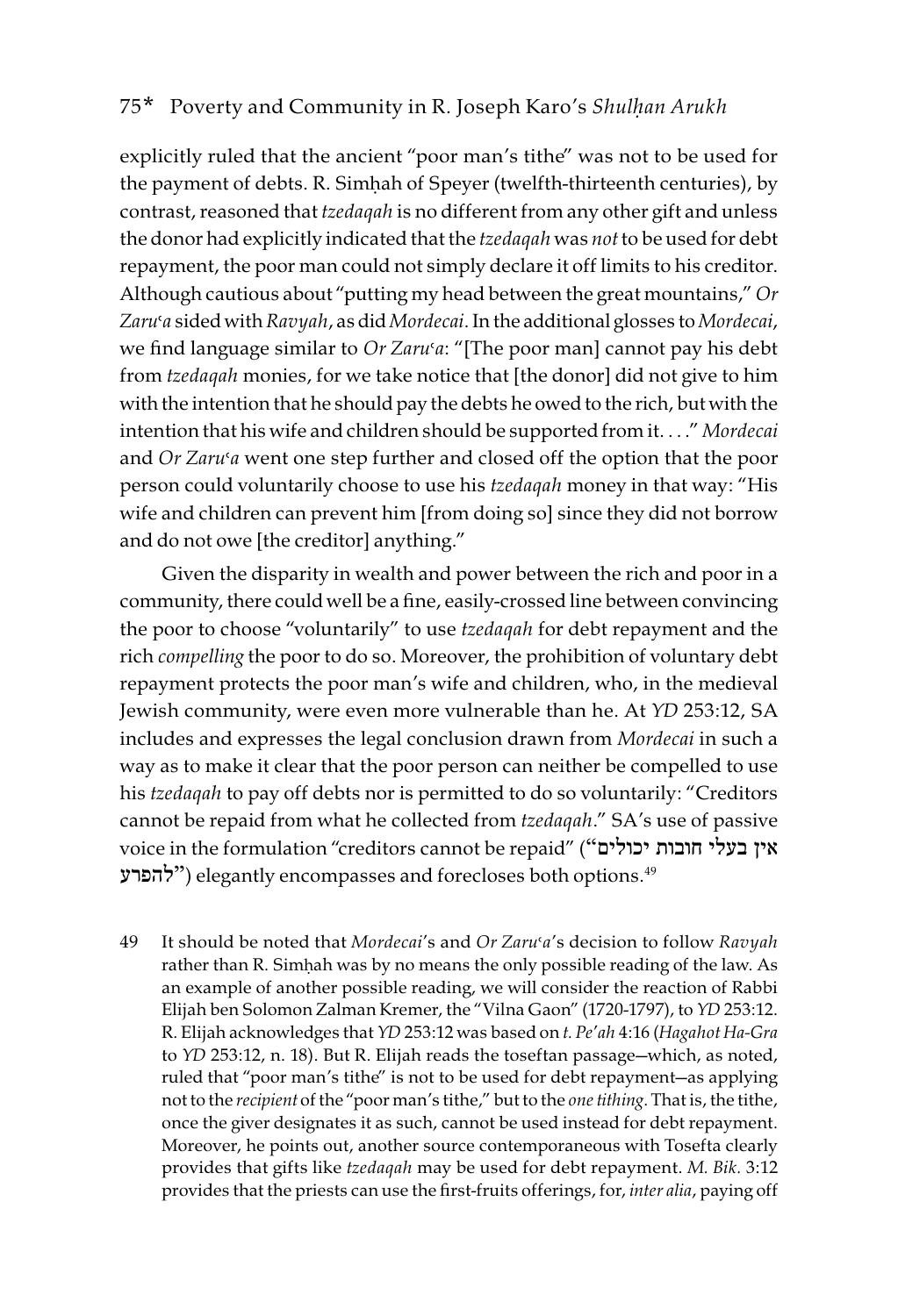SA's sensitivity to the poor is also evident in the emendation of *Ṭ*ur O*Ḥ* 694, pertaining to Purim. *Ṭ*ur ruled that the poor may only use the "mattanot la-evyonim" (gifts for the poor) that Jews are legally required to give them on Purim for Purim purposes only. *Ṭ*ur codifies t. Meg. 1:5 (=b. B. Me*ṣ*i>a 78b) according to which the poor person may not use the monies "even to buy (or make) a lace for his shoe." Bet Yosef (s.v. "ma'ot") expresses astonishment at *Ṭ*ur's ruling and comments: "We must be astounded at the fact that our Rabbi (=the *Ṭ*ur) ruled according to [t. Meg. 1:5]. . . for Rif and Rosh wrote that that [source] is not [the law]. . . and also [Maimonides]. . . omitted this [law] that the poor person is not permitted to use [the monies] for something [other than Purim necessities]." Like Maimonides, SA also omits t. Meg. 1:5 from its own O*Ḥ* 694. The poor who receive tzedaqah on Purim thus cannot be restricted in how they use it for themselves.<sup>50</sup>

## 6. Poverty as a Factor Taken Into Account in Applying Jewish Law to the Poor

Sections 1-5 demonstrate how SA makes changes to *Ṭ*ur that reveal a pattern of systematizing legal results—mostly within the laws of *tzedagah*—that are favorable to the poor. Moreover, SA's changes reintroduce older ideas about poverty and charity that *Ṭ*ur had omitted. By their codification in SA these reintroduced ideas are established as "topics" (J. M. Balkin) in the laws of tzedaqah. That is,

their creditors (as the mishnah states: "and a creditor can take them for his debt"). R. Elijah implicitly reasons that if this is true for holy offerings, how much more is it true of tzedaqah for the poor. Mordecai, it should be noted, had preemptively dealt with the issue of m. Bik. 3:12 by arguing that the case of first-fruits is different because God is the one who grants them to the priests, and their wives and children therefore have no legal claim to them. Moreover, because God is the grantor, there is no issue of "donor intent." R. Elijah also takes issue with Mordecai's claim that a poor person who uses tzedaqah for debt repayment thereby violates the donor's intention; rather, he reads *b*. *B*. *Mesi<sup>k</sup>a* 78b as supporting the proposition that a poor person who comes into the possession of property can do with it whatever is desired—including, presumably, pay a creditor. Finally, R. Elijah points out that many scholars disputed Mordecai's reading of b. B. Me*ṣ*i>a 78b.

50 However, O*Ḥ* 694 conflicts with YD 253:12, which limits the poor's discretion by indicating that they may not choose to pay debts with their tzedaqah. Nevertheless, when read in tandem the two rulings consistently establish that tzedaqah monies are meant to improve directly the lives of the poor—not to provide aid and comfort to private creditors or public welfare providers (even if repaying the former can be interpreted as a form of aid and comfort to the poor themselves).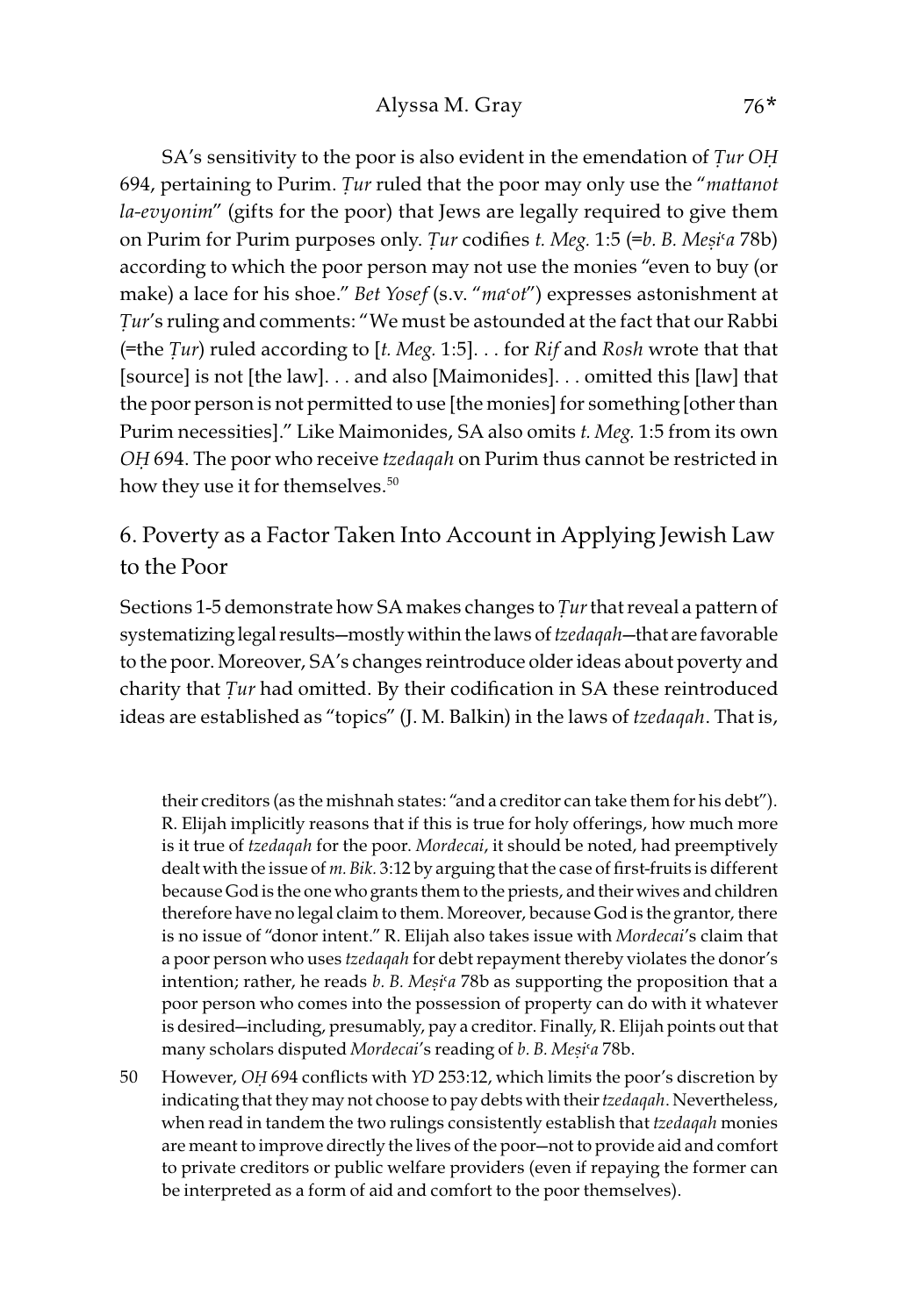they become part of the ongoing legal conversation about tzedaqah among jurists and other students of the work and further, these topics (and YD 247-59 as a whole) become constitutive of how future conversations about tzedaqah are to be structured and what issues they must or should address. As a reminder, some of these topics are: the priority of the poor of the land of Israel over the Diaspora poor; only the best items should be given to the poor; "there is no tzedaqah greater" than providing weddings for orphan girls; the wealthy cannot dismantle the communal social welfare apparatus; the poor's creditors cannot be repaid from tzedaqah funds; the poor may use tzedaqah monies given them at Purim for any purpose. By expanding the range of *tzedaqah* topics in this way, SA also educates its audience to a particular moral vision of community in which care for the vulnerable is a major concern.

Section 6 surveys SA as a whole without a focus on its discontinuity with *Ṭ*ur in order to shed light on another aspect of its munificent approach to the poor. Throughout its four parts SA contains rulings that apply laws more leniently to the poor, or that take the dignity and sensitivities of the poor expressly into account. OH 223:6 follows Rosh<sup>51</sup> in ruling that whereas one need not make a blessing on a new item that is relatively unimportant, such as a tunic, shoes, or boots, a poor person who rejoices in them may bless over them if he wishes. Rosh (as quoted by *Ṭ*ur) was clear that there is no objective standard according to which blessings over new items should be recited; rather, all goes according to a person's station. The poor are thus permitted to give religious expression to their gratitude for items that the non-poor may take for granted. O*Ḥ* 410:1 rules that a person who had intended to settle for Sabbath rest in a particular spot and did not arrive there, may go there the next day and have a Sabbath boundary of two thousand cubits from that spot. The reason for this is that since he had intended to make that his place of rest and had set out for it, it is as if that was his place and as if he had placed his eruv there. SA points out that this only applies to the poor person, "whom we do not trouble to place an *eruv."* 

Concern for the dignity and sensitivities of the poor is manifested in other ways as well. YD 353:1 says that "at first" only the faces of the deceased poor were covered up because they blackened at a time of drought. When this proved embarrassing to the living poor, "they instituted" that the faces of all the deceased should be covered. Apropos of the feelings of the living poor, YD 344:4 rules that a eulogy is recited over a poor child of five rather than six, the age at which a eulogy is recited over a deceased child of wealthy parents.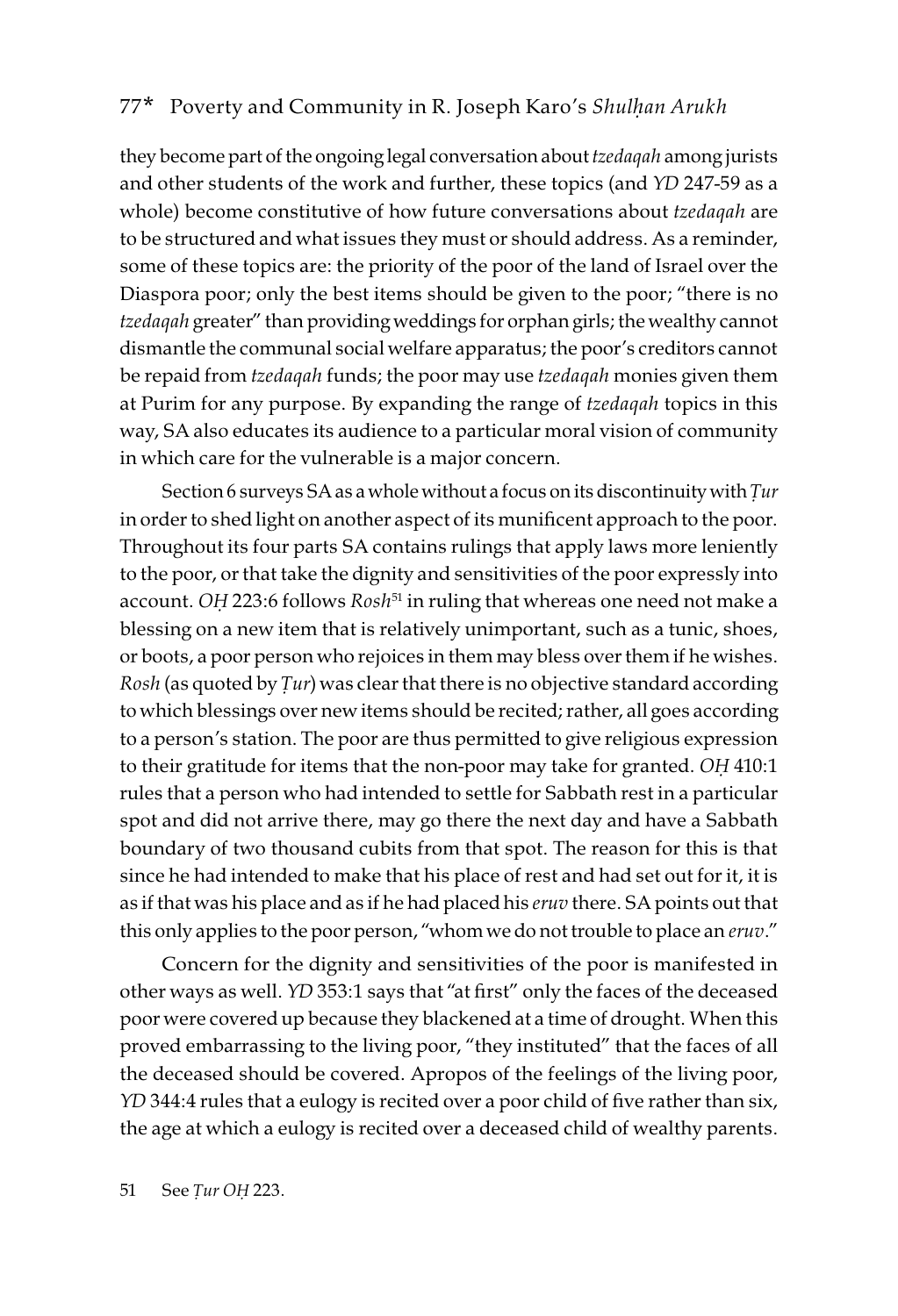Although SA does not provide a reason, R. Shabtai ha-Kohen ("Shakh," 1621-62)<sup>52</sup> reasonably explains that the allowance is due to the poignant sorrow this loss adds to the already-difficult lives of the poor parents.

The poverty of a married couple is a factor in a husband's obligations to his wife—from which he is not exempt, as we will discuss below. EH 74:1 quotes "those who say" that if a poor woman vowed not to adorn herself for her husband, he must maintain her for one year, unlike a rich woman, who need only be maintained for thirty days. Providing uninterrupted maintenance to the poor also seems to be a concern of YD 378:2, which rules that a person who eats meals provided by his employer as part of his wages may not, in the event he suffers a bereavement, eat the first meal after the bereavement by the employer. The exception is that poor people, orphans, and the employer's own children—if supported by him without condition—may eat that first meal by him. In regards to the law of mourning, YD 380:2 rules that even a poor person who is supported through tzedaqah is forbidden to work during the first three days following the burial of his close relative (the first three days of the mourning-week). After that, the person may work in his home if he needs to—an exception to the law that no work may be done that week—but SA calls down a curse on the community that led the poor person to need to work at all during that week.

Various other relaxations of law in both the ritual and civil realms have the effect of making more financial resources available to the poor or easing their burden of debt. In the ritual context of redeeming the firstborn son, YD 305:8 rules that while a priest may return redemption-money to the father under certain circumstances, he should not make a habit of doing so—except to the poor, to whom he may return the money every time. A person may not change his mind about a small gift to a poor person (*Ḥ*M 243:2). YD 160:18 rules that payments which are considered to be "interest" according to the rabbis<sup>53</sup> are permitted for orphans, for "hegdesh aniyyim,"<sup>54</sup> as well as to support Torah

- 52 Shakh to YD 344:4, n. bet.
- 53 As opposed to "interest" according to biblical law.
- 54 "Heqdesh aniyyim" refers to money or property given for the support of the poor and/or the synagogues in medieval Mediterranean Jewish communities and other places; eventually, as Madeline Kochen demonstrates, "heqdesh" comes to mean a place where the poor are provided for, such as a shelter or hospital. On the development of the term, see Madeline Kochen, "'It Was Not For Naught That They Called It Hekdesh': Divine Ownership and the Medieval Charitable Foundation," Jewish Law Association Studies XVIII (The Bar-Ilan Conference Volume) (2008): 131-42.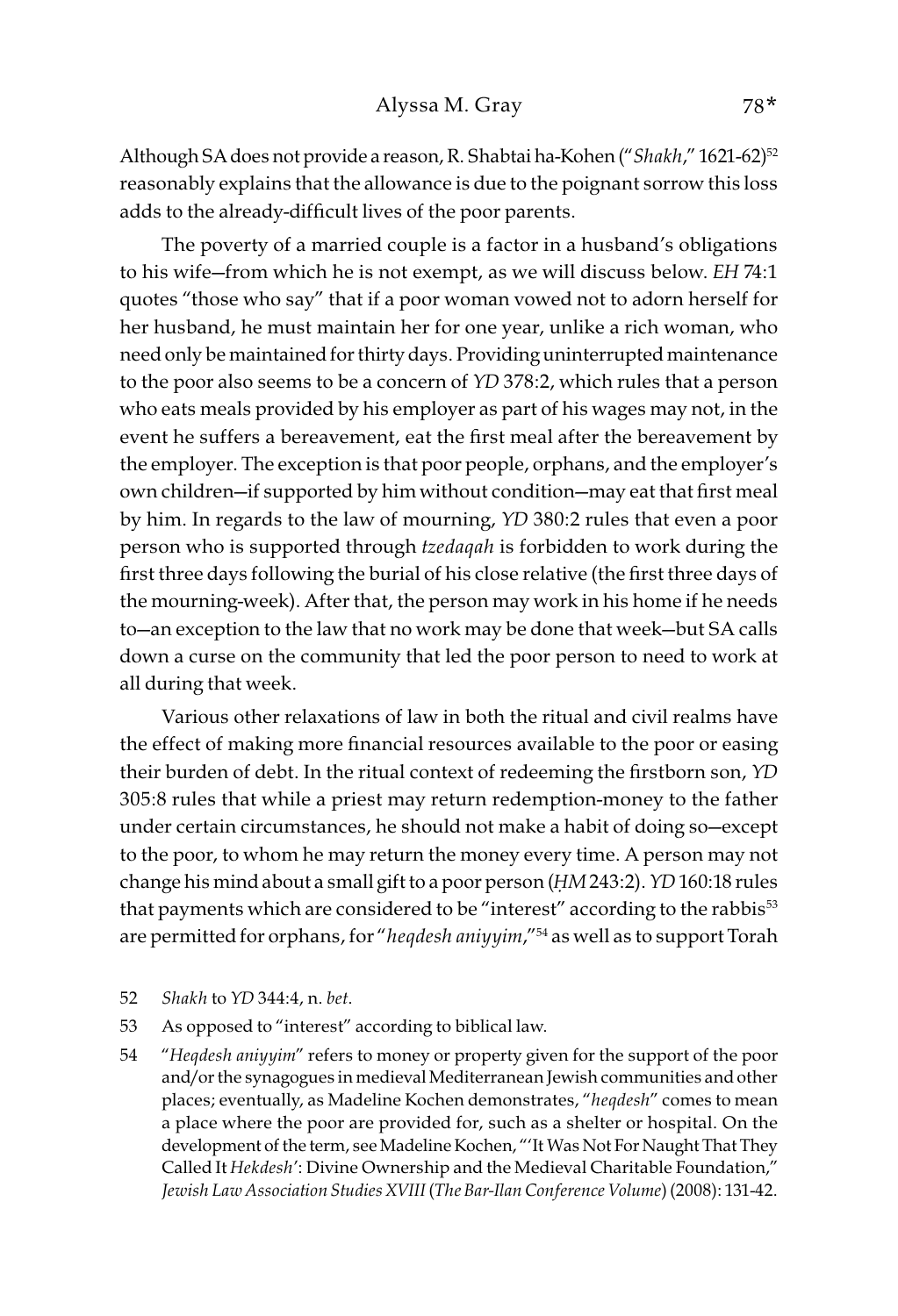study or synagogues. Apropos of interest, *Ḥ*M 72:1 rules that while a lender is forbidden to make use of the borrower's collateral (that use being considered interest), he is permitted to rent out a poor person's tools which can bring in much income without much depreciation. That rental amount can then be deducted from the debt.

*Ḥ*M 211:2 consists of two rulings that are exceptions to the legal principle that transactions cannot be effected as to as-yet nonexistent things<sup>55</sup>-both exceptions being for the benefit of the poor. In the first case, a poor son with a dying father who needs to sell off part of his as-yet nonexistent inheritance in order to provide for the father's funeral and burial may do so, so that the father, when dead, will not be dishonored by being left unattended while monies are raised. In the second case, a poor fisherman who needs money to eat may sell off part of his as-yet nonexistent catch in order to purchase food. In this regard, *Ḥ*M 212:7 clearly states that the laws of dedicating property for sacred use, to the poor, and the laws of vows are not like ordinary acquisitions in that items not yet in existence can be dedicated to uses of the sacred and the poor. Similarly, SA's treatments of "asmakhta" ("surety") and "dina de-bar mitzra" (the adjacent landowner's right of preemption) show adjustments for the benefit of the poor. The issue with asmakhta is whether or not it "acquires"  $("qanya")$ —that is, whether a person who undertakes an obligation in the form of an *asmakhta* is in fact obligated to fulfill the obligation.<sup>56</sup> The law is that asmakhta la qanya generally (e.g. *Ḥ*M 207:2) on the ground that we presume that at the time X made the promise, X really was hoping that the condition that would trigger the obligation would not be fulfilled, and thus, X and Y had no real meeting of the minds (*Ḥ*M 207:13). Nevertheless, SA emends *Ṭ*ur at

See also Judah D. Galinsky, "Jewish Charitable Bequests and the Hekdesh Trust in Thirteenth-Century Spain."

- 55 For some discussion of non-existent things ("לעולם בא שלא דבר(", see, e.g., *Ṭ*ur *Ḥ*M 60, 209, 210, 212; SA *Ḥ*M 60:6, 209:4, 7, 8.
- 56 As explained by Rashi (b. B. Bat. 168a, s.v. "asmakhta"), an undertaking in the form of an asmakhta occurs when X promises Y something—without receiving adequate consideration for the promise—on the condition that X will do something in the future. At the time of the promise, X is sure he can fulfill the condition, but ultimately, circumstances prevent it. If the rule is that "asmakhta qanya," then X will still owe Y what was promised, despite the non-fulfillment of the condition. X will not owe Y if the rule is "asmakhta la qanya." Similarly, if X promises to give something to Y upon the performance of a certain act or the occurrence of a certain event (with no other consideration) and the condition is fulfilled, X would have to give Y what was promised if "asmakhta qanya," but not if "asmakhta la qanya."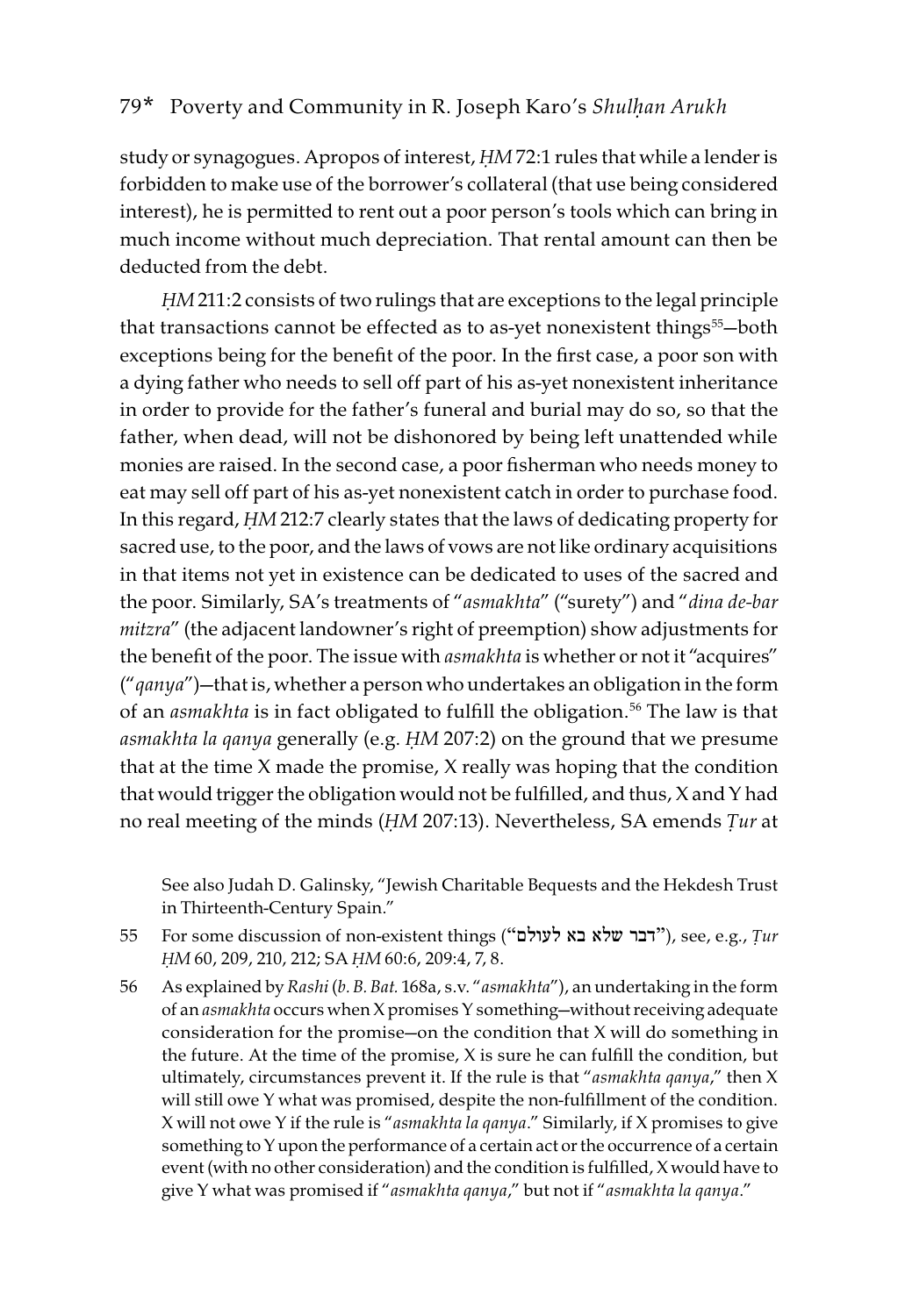#### Alyssa M. Gray 80\*

YD 258:10 to add: "If someone vowed [to give tzedaqah] by means of asmakhta, for example saying: 'If I do such-and-such a thing, I will give thus-and-such to tzedaqah' and he does that thing, he is obligated to give [the tzedaqah]."<sup>57</sup> Thus, notwithstanding the general rule that "asmakhta la qanya," such a promise is enforceable in the context of tzedaqah. Bet Yosef to *Ṭ*ur YD 258 (s.v. "katav" and "ve-khatav") discusses the many earlier authorities who shared that view; a view that renders more promises enforceable and thereby ultimately increases the situations in which *tzedaqah* monies will become available to the poor.

The other law we will consider is the right of preemption of an adjoining landowner ("dina de-bar mitzra"). That is, if X and Y own adjoining fields, and X wishes to sell, Y should have the right of first refusal. B. B. Mesi'a 108a-b attribute this right of first refusal to the Torah's general command, "And you shall do that which is right and good" (Deut 6:18). *Ṭ*ur elaborates on this attribution with the theory that "since he wishes to sell, it is 'good and right' that the adjoining landowner should purchase it rather than another person."58 SA adds to *Ṭ*ur's extensive treatment of this law by ruling at *Ḥ*M 175:55 that the adjoining landowner's right of preemption does not apply to real property that has been dedicated for the use of the poor ("heqdesh aniyyim"). Thus, the persons in charge of this property may choose to sell to anyone they feel will provide the maximum benefit to the impoverished beneficiaries. A responsum of Karo's sheds further light on that ruling.<sup>59</sup> In brief, "Reuben" had owned property, which apparently included land, a house, and another building attached to the house. He lost the property over time to a creditor, who permitted him to lease back only the smaller building attached to the house. "Simeon" eventually bought the house from the creditor and declared before the Muslim *qadi* and Jewish witnesses that the house was dedicated to the poor, this dedication to take effect upon the expiration of his descendants. Simeon also demanded that Reuben vacate the small building he had been renting. Reuben refused, arguing that the right of first refusal obligated Simeon to permit him to continue renting the small building. Simeon responded that the right of first refusal did not apply to a lease.

<sup>57</sup> See also *Ḥ*M 207:19 (a vow generally takes effect even if pronounced in the form of an asmakhta).

<sup>58</sup> *Ṭ*ur *Ḥ*M 175. *Ṭ*ur also points out that if the seller would somehow incur a loss by selling to the adjoining landowner, he is not required to do so.

<sup>59</sup> Shu''t Avkat Rokhel le-Maran Yosef Karo z''l (New York: Menorah, 1959), responsum 119.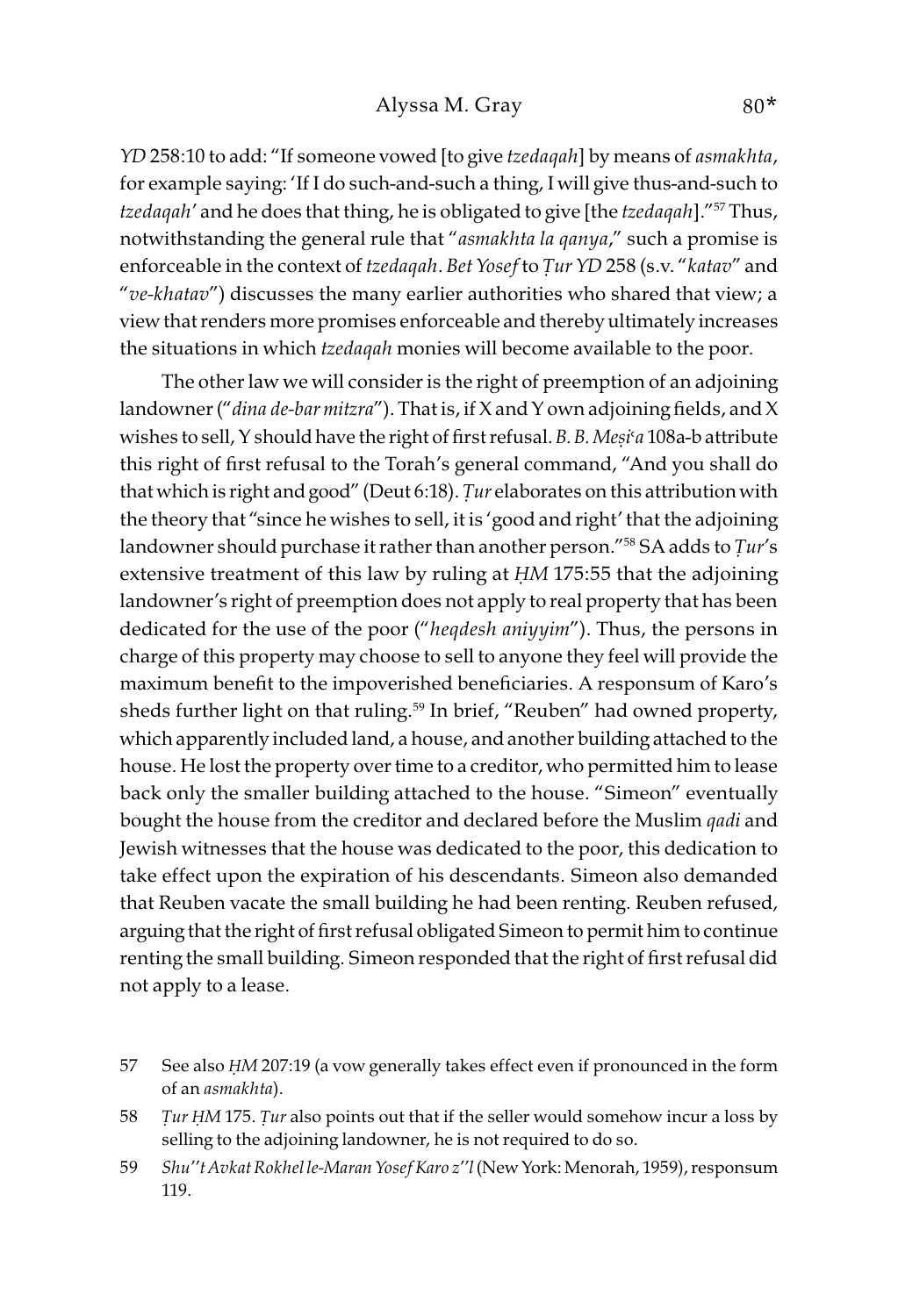In his responsum, Karo reviewed and approved the reasoning of a colleague who had ruled against Reuben. Whereas Simeon had apparently not seen his dedication to the poor as a decisive factor, Karo—like his colleague—did. He wrote: "In our case, in which the poor would lose out completely—since this one [Simeon] dedicated [the property] to the poor after the expiration of his line and this one [Reuben] did not dedicate it at all, it is obvious that the law of the adjoining landowner does not apply because there is no greater 'doing what is right and good' than benefiting the poor."

## Part II: Fostering Communal Solidarity: Balancing the Interests of the Poor, the Community, and Private Donors

The findings in Part I of this essay demonstrate that SA emends *Ṭ*ur—through adding rulings based on sources *Ṭ*ur did not or could not have considered, or through making different interpretive choices—in ways that show a discernible trend that is favorable to the poor. Part I also demonstrates that to SA, poverty is a factor to be taken into account in the (lenient) application of certain laws to the poor. Part II turns to the larger communal implications of SA's rulings on poverty, specifically the creation and maintenance of communal solidarity between the poor and other Jews. Sections 1 and 2 demonstrate SA's interest in balancing the interests of the poor, the community, and private and family donors. SA's tendency to benefit the poor does not go so far as to prejudice the legitimate interests of others; the code seeks an equitable balance of interests, which may at times even necessitate that the interests of vulnerable others be placed ahead of the poor. Equitably balancing the interests of "haves" and "have-nots" in a society is a crucial component of fostering communal cohesion and assuring that economic differences will not result in permanent fissures within the community. Section 3 will examine the poor's obligations as Jews, and as members of their communities and families. The evidence of Part II shows SA's awareness that maintenance of communal solidarity and cohesion is an ongoing project. Recognition of the poor's obligations as well as entitlements, and the balancing of the interests of all groups, are crucial elements of that solidarity.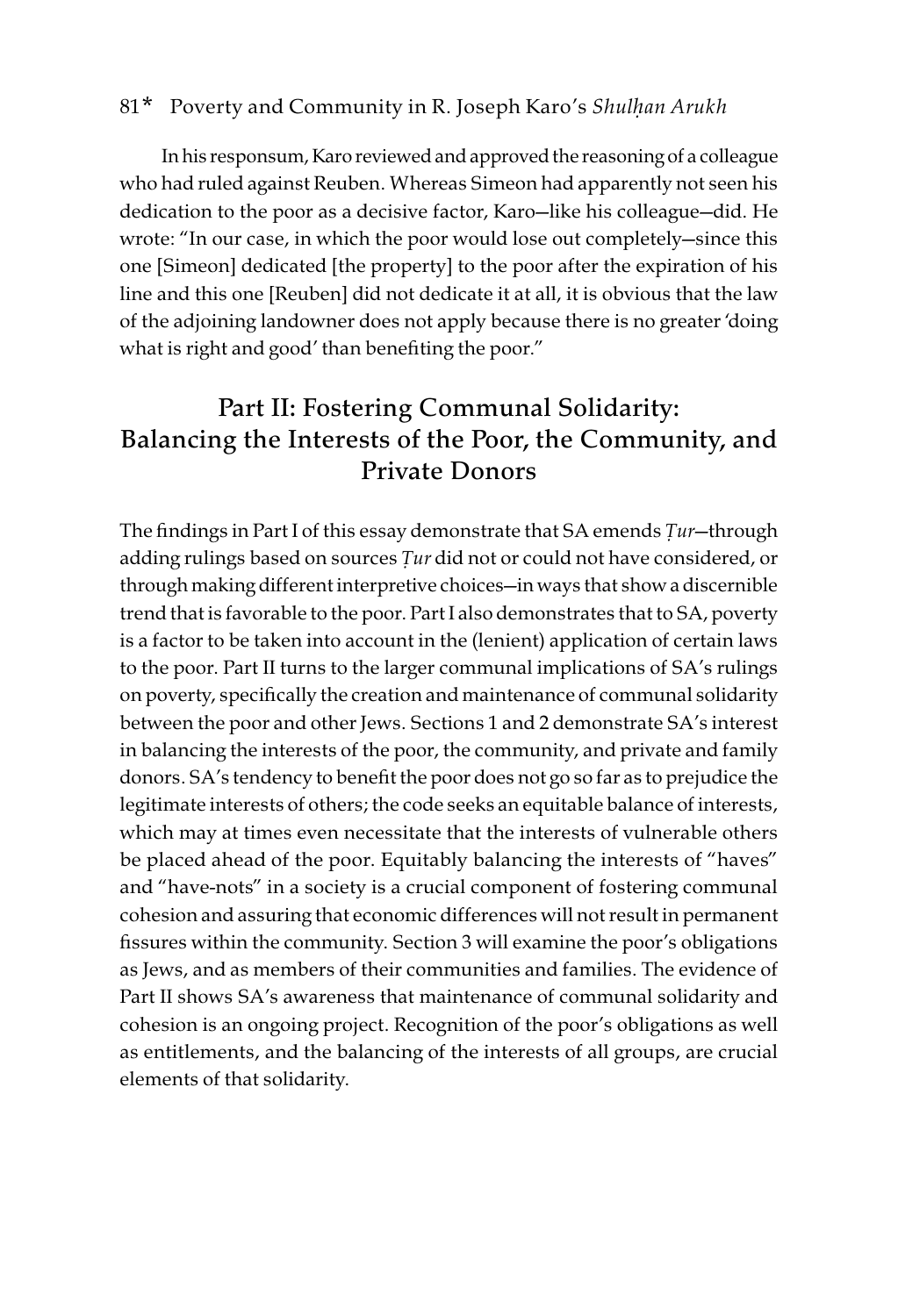## 1. Balancing the Interests of the Poor with the Interests of Private Givers

*Ṭ*ur *Ḥ*M 250 discusses the post-talmudic interpretations of a passage at b. B. Bat. 148b, which asked—and did not answer—a question about whether or not a dying person could validly and irrevocably give all his property to, *inter alia*, the poor. Do we say that the dying person wished the *tzedaqah* to be irrevocable or not? Implicit in this question is another: What if the person does not die? Would a dying person irrevocably give all his property to the poor if he thought he might recover? *Ṭ*ur cites Maimonides and R. Meir Abulafia (ca. 1170-1244), who ruled that the property remains that of the dying person, while Rosh ruled that the transfer was valid because we do not invalidate people's actions on the basis of an assumption about their motives and desires, absent clear evidence of what those desires were. SA disagrees (*Ḥ*M 250:3) and takes up the position of Maimonides and Abulafia, claiming that we may reasonably assume that no person would want to put himself in the position of having nothing and needing to beg from others, and thus, the dying person's gift of all his property to the poor should be invalid. SA thus protects the interest of the more vulnerable person—in this case, the dying person—out of an assessment that in such a case, this interest must be viewed as weightier than that of the poor.

On the more general subject of private gifts to the poor, *Ṭ*ur had ruled (*Ḥ*M 243) that a person could not change his mind about a gift to a poor person, on the ground that "making a promise to Heaven is the same as passing something to an ordinary person."<sup>60</sup> That is, on the presumption that promising a gift to the poor is the equivalent of promising it to Heaven (i.e., to the Jerusalem Temple for holy purposes), the verbal declaration is enough to make the transfer of money or property obligatory and irrevocable. Bet Yosef(s.v. "u-mah she-katav") argues that that principle does not apply to the poor, as to whom giving cannot properly be analogized to promising a gift to Heaven for cultic use. Nevertheless, SA also rules at *Ḥ*M 243:2 that while a person is permitted to change his mind about a large gift to the poor, he may not change his mind about a small gift, which presumably the poor are entitled to expect.<sup>61</sup> Once again, SA balances the interests of the private giver—whom he did permit to

<sup>60</sup> See the talmudic sources at b. Ned. 29b, b. Qidd. 28b, b. B. Me*ṣ*i>a 6a, b. B. Bat. 133b, b. >Abod. Zar. 63a, and b. Tem. 29b.

<sup>61</sup> See y. B. Me*ṣ*i>a 4:2 (9c-d).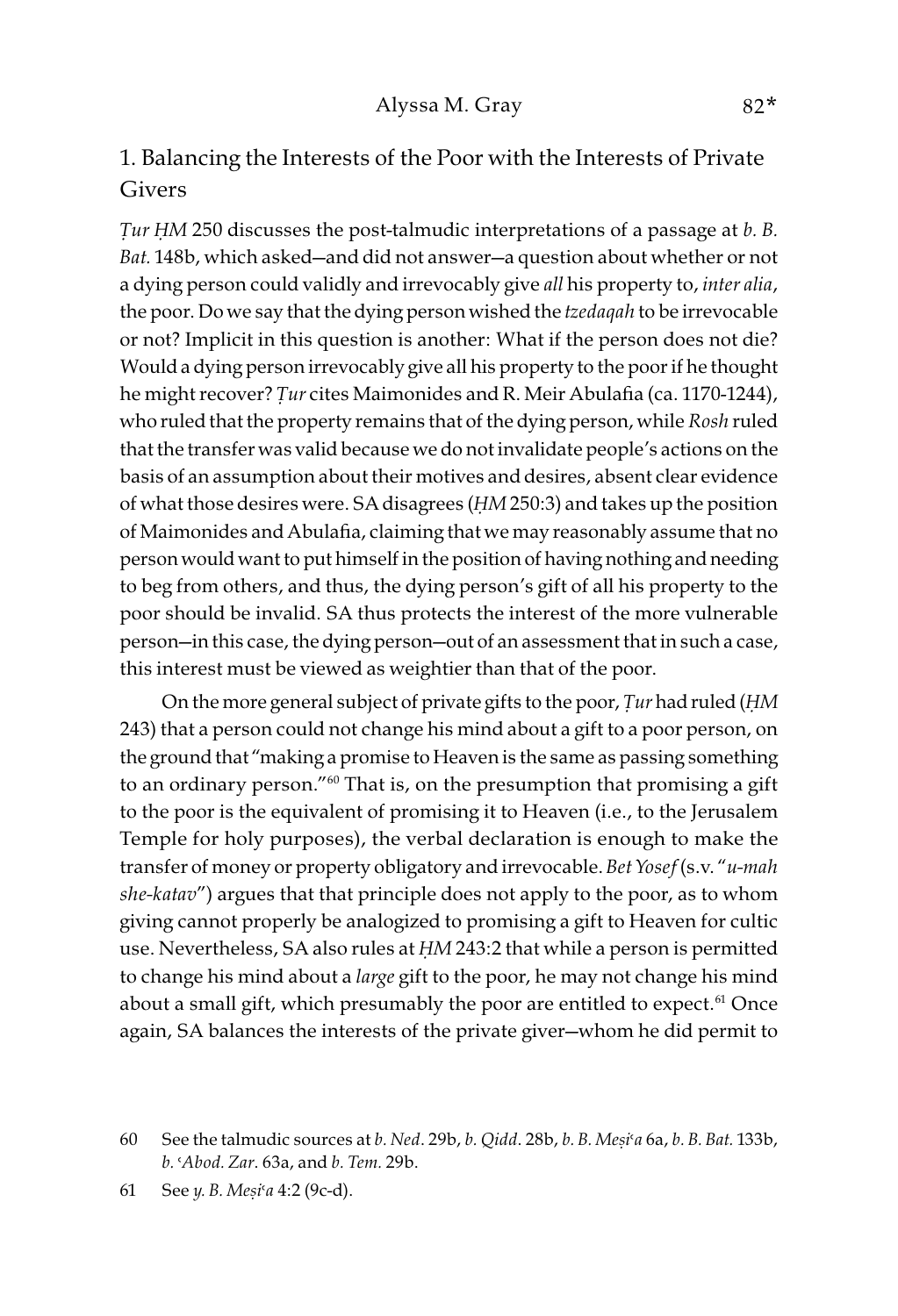withhold a large gift from the poor—and the poor, who are seen as properly expecting a small gift, about which the giver cannot reconsider.

## 2. Private Tzedaqah and Tzedaqah within Families: Legal Obligations and Limits

As far back as the third century C.E., rabbinic law had held that tzedaqah is to be distributed according to a list of priorities that radiate out in concentric circles from oneself. That is, the poor of one's own house take precedence over the other poor in one's town, while the latter take precedence over the poor of another town.<sup>62</sup> Later, the Bavli stipulates that poor people's relatives, not the communal welfare structure, are to be their first recourse for support.<sup>63</sup> While the Bavli obligates a father to support his minor children, $64$  it also quotes an apparently contradictory view that a father's obligation qua father only extends until the children reach the age of six.<sup>65</sup> Elsewhere the Bavli provides for the public shaming of a poor father who will not support his minor children, and indicates that a recalcitrant wealthy father can be legally compelled to provide that support.<sup>66</sup> Tosafot,<sup>67</sup> and later Rashba,<sup>68</sup> harmonize these talmudic passages by ruling that a recalcitrant father can legally be compelled to support his children up to the age of six, but can only be subjected to the penalty of public shame for failing to support minor children above that age.<sup>69</sup> Maimonides, followed by SA (EH 71:1), rules that every father can be compelled to support minor children up to the age of six, and that a resistant father with means can even be legally compelled after that only "until they reach their majority."<sup>70</sup>

Clearly, then, the Bavli does not compel a parent to support a needy child who has reached majority. A case raising that very question came before

- 62 E.g., Sifre Deut. 116; Mek. RI, 19.
- 63 B. Ned. 65b.
- 64 B. Ketub. 49b.
- 65 Ibid., 65b.
- 66 Ibid., 49b.
- 67 Tosafot to b. Ketub. 65b, s.v. "aval."
- 68 She'elot u-Teshuvot ha-Rashba, 2:391.
- 69 Although interestingly, Rashba's summary of the law pertaining to support of the minor child at 3:292 of his responsa reads like that of Maimonides; to wit, that the father with means can be compelled to support his minor children above the age of six.
- 70 Maimonides, Hil. Ishut 12:14-15; see also Mattenot Aniyyim 10:16.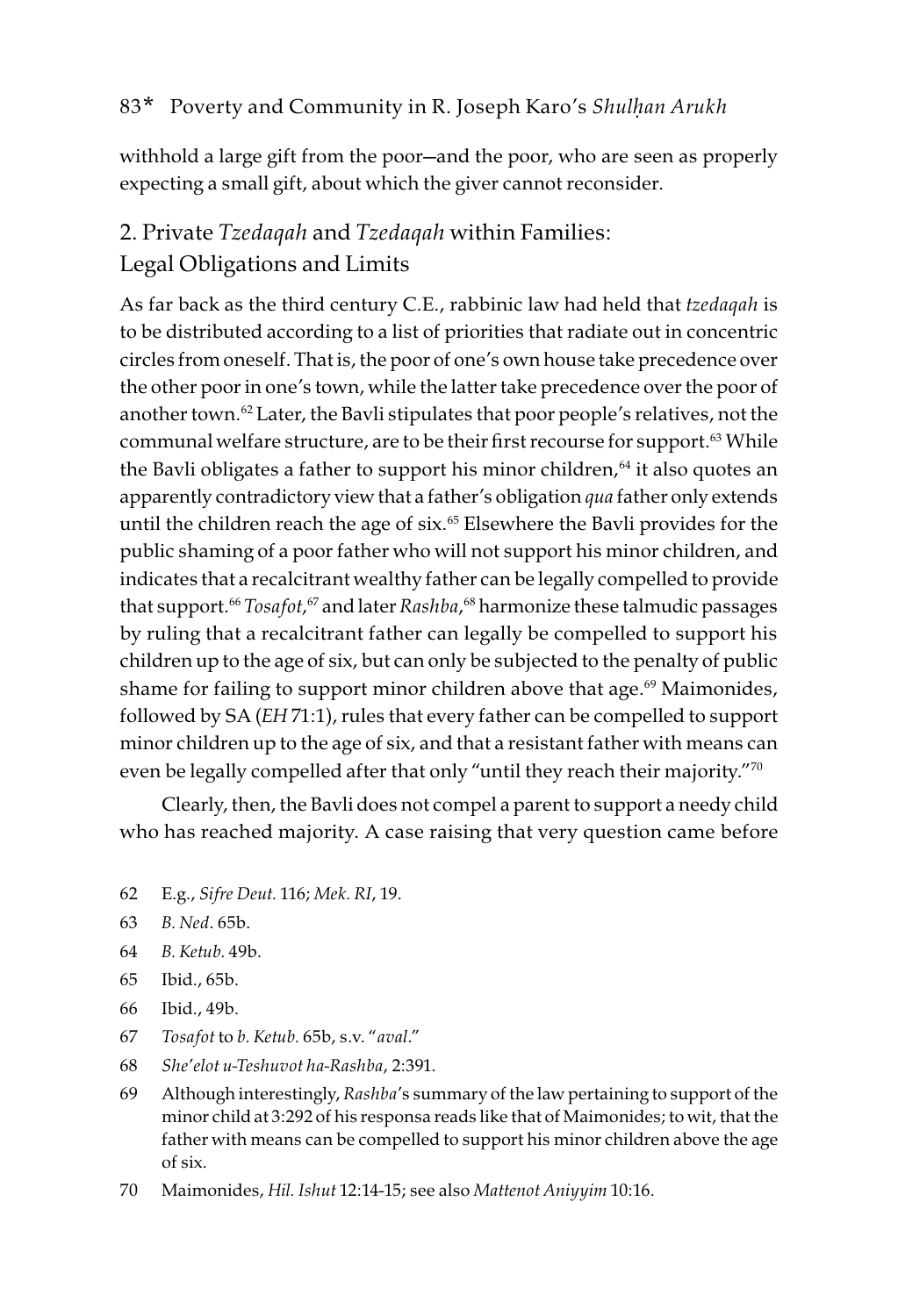Rashba, who rules that a father in this situation can be compelled to support his impoverished, of-age child through the laws of *tzedaqah.*<sup>71</sup> The father's argument seems to have been that his obligation to support his son extended no further than his obligation to support any other poor person in the city. Thus, by contributing to the communal fund, the father essentially fulfilled his obligation to his son, who could take his assistance from there. Rashba disagrees, building an argument that the father could be legally compelled to support his son on three sources: (a) The Bavli's general provision for compulsion in cases of tzedaqah (b. B. Bat. 8b); (b) the principle that needy people's first option for support should be their own relatives  $(b.$  Ned. 65b); and  $(c)$  a story at b. B. Bat. 174b which implies that a father can give advice to his son that he would not be permitted to give to other people in the same situation. Rashba arranges these sources for maximal rhetorical effect, starting with the most general talmudic approval of compulsion for tzedaqah (b. B. Bat. 8b), moving on to invoke the relatives' role as a poor person's first resort (b. Ned. 65b), and, finally, to the father-son relationship and the unique allowance to which this entitles the father (b. B. Bat. 174b).

This responsum is referred to in Bet Yosef to *Ṭ*ur YD 251 (s.v. "u-mah shekatav"), as well as in Bet Yosef to *Ṭ*ur YD 257 (s.v. "ve-khatav"), and appears in SA YD 251:4.72 This ruling is beneficial to the community as well as the impoverished of-age child, because by providing that a father with means can be compelled to support the child, YD 251:4 also lessens the burden on the communal fund. The importance SA attaches to lessening the burden on the communal fund is also apparent at YD 257:8, which codifies the notion that poor people's relatives, rather than the communal welfare apparatus, should be their first resort (see also Bet Yosef to *Ṭ*ur YD 257, s.v. "ve-khatav").

Although relatives are the poor's first resort for help, they cannot legally be compelled to help their individual poor relative (unless, as noted, they are the father). Nevertheless, YD 257:8 is carefully worded to read that tzedaqah

72 Bet Shmuel to EH 71:1 (n. 3) ponders the apparent contradiction between EH 71:1 and YD 251:4. Without entering into the discussion in detail, it is possible to understand EH 71:1 as referring to the father's obligation qua father to his minor children, and YD 251:4 as referring to his primary tzedaqah obligation qua giver of tzedaqah as being toward his own indigent of-age child. Alternatively, of course, this could be one example among others of contradictions within SA. On the impact of such contradictions on how scholars viewed SA after its publication, see, e.g., Meir Benayahu, "Al Shum Mah."

<sup>71</sup> Rashba, responsa 3:292.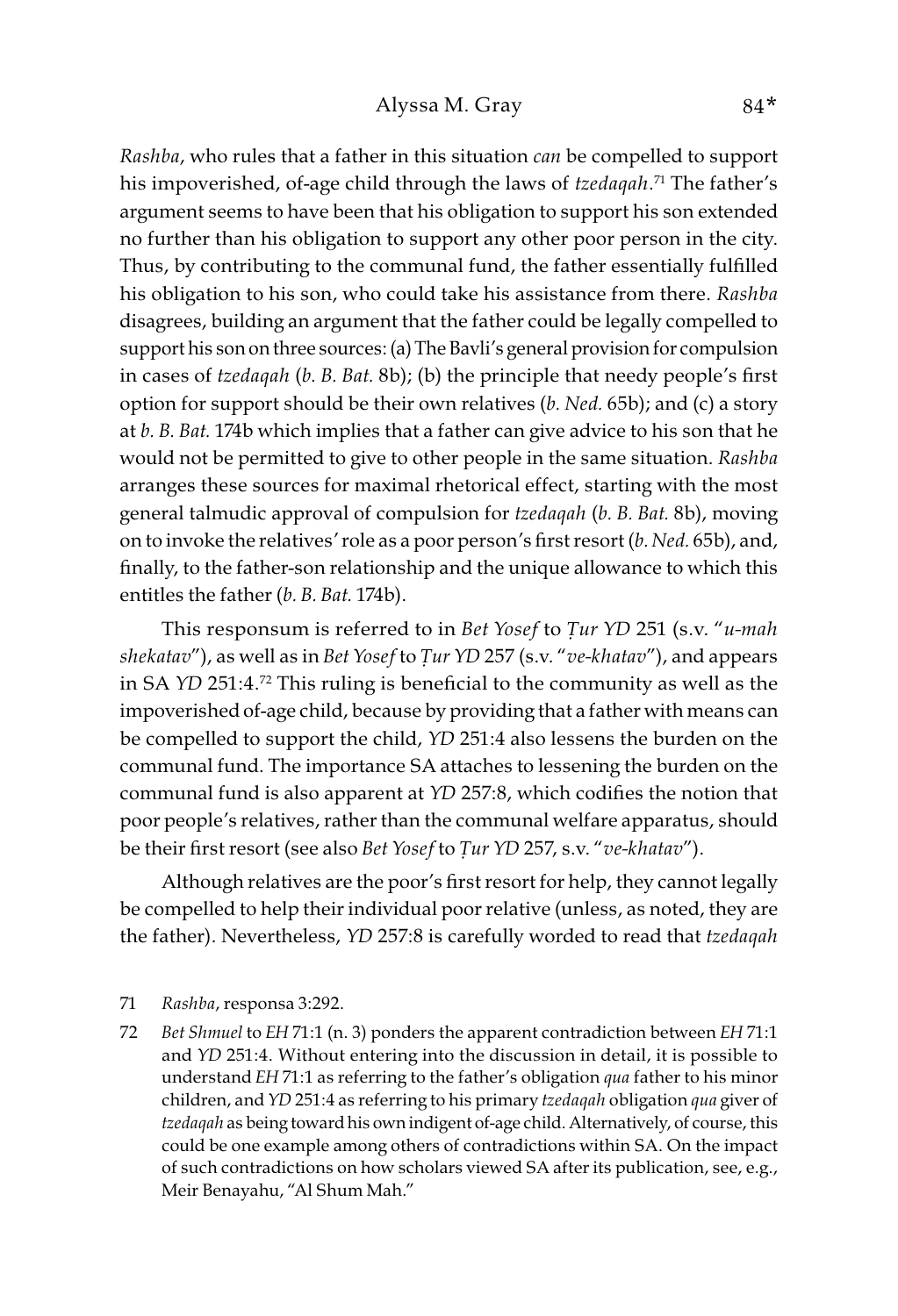officials "are not obligated" (but also not forbidden!) to support a poor person with rich relatives. By expressing the officials' duty in this way, SA highlights their discretion and leaves them free to decide how to handle the case. Concern for the poor is balanced with flexibility for the local communal welfare institutions.

SA also adds to *Ṭ*ur the caution—based on Mordecai—that local tzedaqah distributors must be very careful not to give more of the public monies to their own relatives than to others (YD 257:10).73 SA also adds (YD 257:9) that private persons must not give all of their tzedaqah to only one poor person, whether their own relative or not.<sup>74</sup> These two rulings aim to ensure that adequate tzedaqah monies are available to all those who need them, not only a well-connected few.

## 3. The Poor's Religious Obligations as Jews and as Members of Their Communities<sup>75</sup>

Sections 1 and 2 demonstrate, inter alia, that the interests of the poor do not always or necessarily take precedence over others' interests in SA. This essay suggests that the reason for this is that balancing the interests of different groups and protecting the legitimate interests of all, not just the poor, is crucial to maintaining communal solidarity. This final section will explore another way SA lays a legal and rhetorical groundwork for maintaining communal solidarity—the emphasis it places on the religious, communal, and familial obligations of the poor, and hence their dignity as human beings and as Jews. Robert Cover poignantly expresses the centrality of obligation-mitzvah-in the Jewish nomos. "Mitzvah," he points out, is "intrinsically bound up in a myth—the myth of Sinai."76 Moreover, Cover continues, being one "who acts out of obligation is the closest thing there is to a Jewish definition of completion . . . within the community,"77 and "it is critical that the mythic center of the Law reinforce the

- 73 Mordecai (b. B. Bat., para. 502) derives this principle from R. Yose's exclamation on b. *Š*abb. 118b: "May I be [one] of the collectors of tzedaqah and not its distributors," which he claims Rashi interprets to mean that the tzedaqah distributor may have a tendency to give more to his own relatives and thereby (in effect) steal from other poor people. Interestingly, our version of Rashi's commentary does not make this point.
- 74 Mordecai to  $b$ . B. Bat., para. 502, based on  $b$ . Erub. 63a.
- 75 On the late antique roots of the similar notion he terms the "agency" of the poor, see the unpublished paper of Tzvi Novick, referred to in n. 7, above.
- 76 Cover, "Obligation," in Narrative, Violence, and the Law, 240.
- 77 Ibid., 241.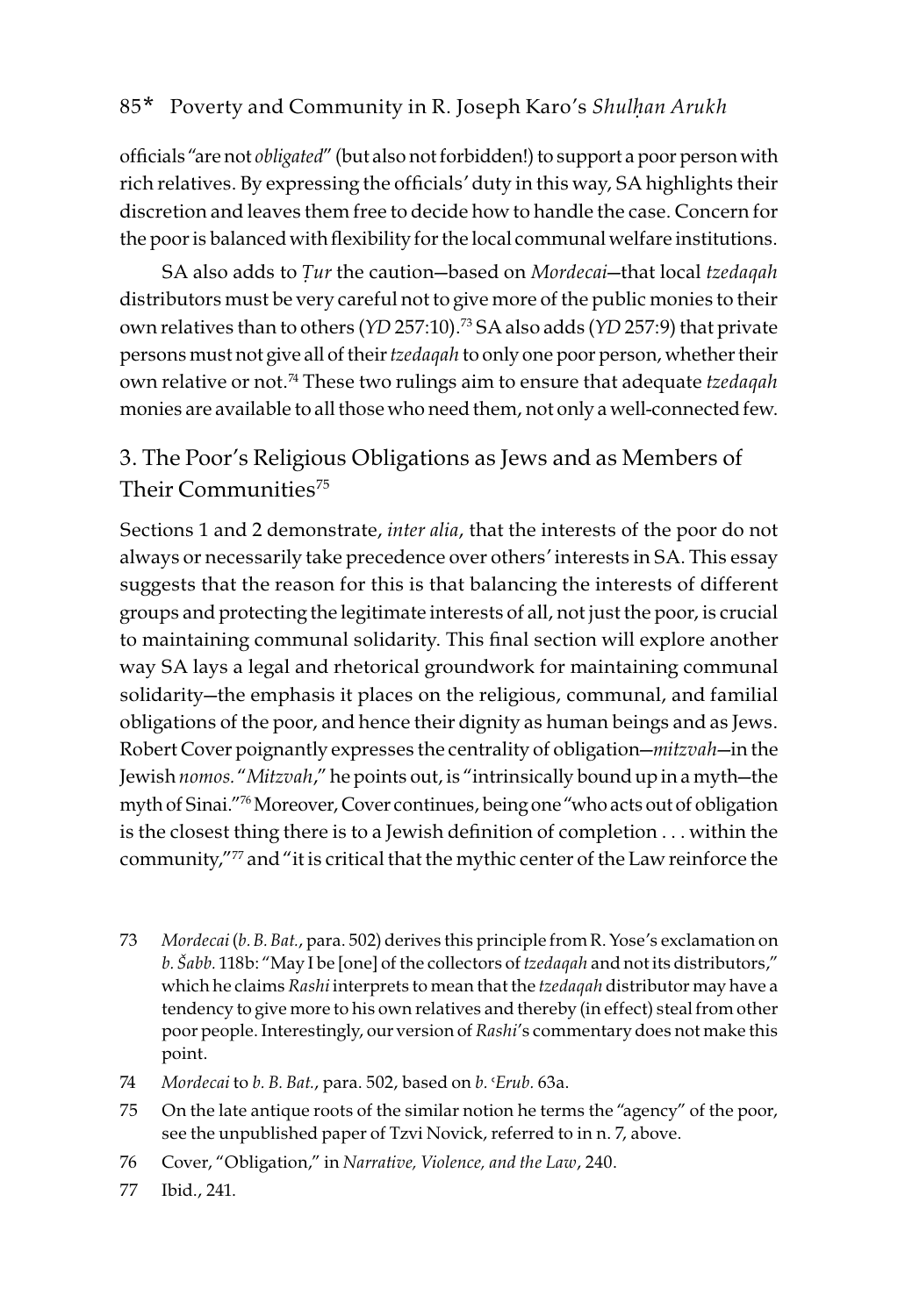bonds of solidarity."78 SA's construction of poverty and the poor reinforces the centrality of obligation, its relationship to the "Jewish completion" of the one obligated, and the "bonds of solidarity" forged and maintained by the system of interrelated and mutual obligations among Jews. SA naturally accepts the never-questioned understanding of earlier legal authorities that poor Jews are obligated to keep all the Torah's commandments no less than Jews who are not poor. SA nevertheless draws attention to certain elements of the poor's obligations, namely the importance of their engagement with mitzvot that command behaviors or intellectual engagement intimately bound up with what we may call "the Jewish narrative"—the history of the formation, study, observance, and defense of, the Jewish people and their covenant with God. YD 246:1 reiterates Maimonides' poetic Talmud Torah 1:8 in ruling that every Jewish male, whether rich or poor, healthy or not, young or old, is obligated in Torah study. Even the poor person who supports himself by going door-to-door is obligated to fix time for Torah study day and night (Josh 1:8). Torah study is a fundamental mitzvah, necessary for practice, but also a Jewish paideia, which forms the Jewish intellect and spirit. Whereas some might argue that the poor's involvement in Torah study beyond a bare minimum is too time- or resource-consuming and that the poor and the community would be better advised to use their time and resources differently, SA strongly affirms the poor's obligation to study Torah. Preventing the poor from doing so, or ignoring their lack of study, would have the effect of reinforcing the class differences within a Jewish community with a sense that the poor are somehow less invested in the community's Jewish master narrative than others. Stressing their obligation to study is a powerful rhetorical way to stress the fundamental covenantal unity of the community. Similarly, O*Ḥ* 472:13 rules that a poor person must sell his clothes, or borrow money, or hire himself out in order to obtain four cups of wine for the Passover Seder, and O*Ḥ* 671:1 rules that he must borrow or sell his clothes to obtain oil to light the Hanukkah lights. Passover and Hanukkah also encode key elements of the Jewish narrative—the founding and preservation, respectively, of the Jewish people and their covenant with God. Poverty must not be a barrier to the poor's participation in these rituals and their narratives, and SA's audience—poor recipients of charity and benefactors alike—are thus made aware of the fundamental equality of the poor and non-poor in the Jewish community.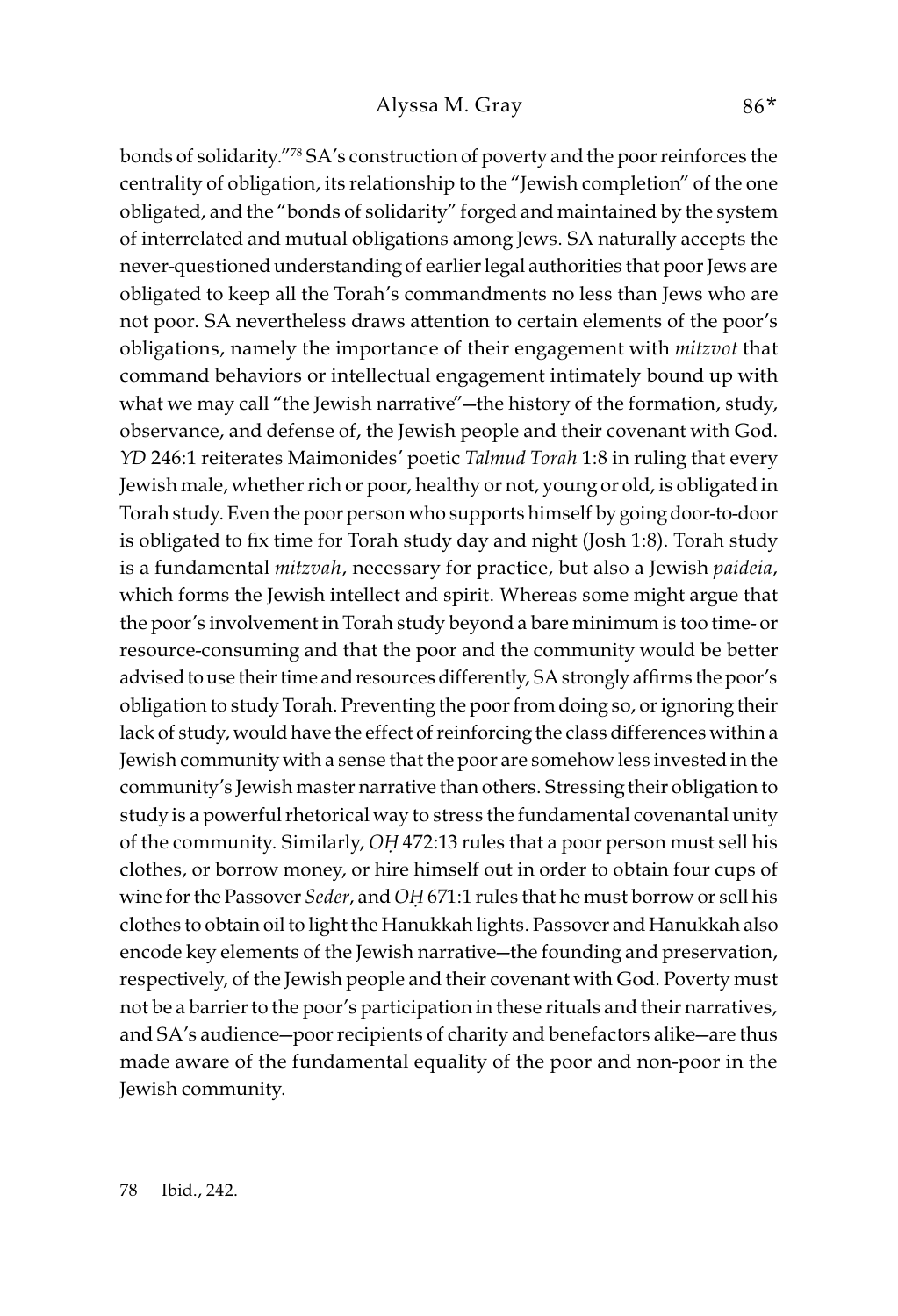SA also illuminates the related issue of the poor's obligations to their own communities. One basic obligation of the poor (even a poor sage) is to prefer a life of struggle and even degrading work to the receipt of tzedaqah (YD 255:1). Moreover, it is forbidden to accept tzedaqah from non-Jews (YD 254:1). What is at stake is not simply the legislation of behaviors conducive to strengthening a person's own dignified sense of self, but his responsibility to the community. A community filled with dignified self-reliant people is stronger than a community filled with dependents. A Jewish community whose members rely on non-Jewish tzedaqah loses some of its own collective dignity in exile. In addition, a poor person who is supported through tzedaqah must himself give from that which was given to him (YD 248:1), and this obligation may be satisfied when two poor people exchange tzedaqah with each other (YD 251:12). YD 248:1 is in tension with YD 253:8, which provides that a small coin offered as tzedaqah by a poor person is accepted, but that he is not compelled to give one if he does not offer; similarly, if he was given new clothes and wished to return old clothes, those are accepted, but he is not required to offer them. One way to resolve this tension is that while a poor individual is obligated to take his place in society as a benefactor of others and not simply as a recipient of tzedaqah, 79 the community will not enforce this obligation. The poor's own sense of religious and social self and the community's sense of him require that he recognize his obligation to others and that the community assist in any necessary manner. Yet the overall precariousness of his specific situation precludes his being compelled to provide for others.<sup>80</sup>

The poor's responsibility to the community also underlies O*Ḥ* 53:23, which provides that the communal prayer-leader must be paid from the communal fund. The paragraph explicitly recognizes that although the prayer-leader fulfills the religious obligations of the poor as well as the rich, the poor cannot afford as much as the rich. O*Ḥ* 55:21 provides that if there are eleven adult male members of a community, two of whom—one rich and one poor—wish to leave during the Yamim Nora'im, those two must split the payment for their

- 79 See Shakh to YD 253:8, who explains that this paragraph refers to a poor person who is offering a small coin as tzedaqah even though he does not have funds sufficient to provide for himself. Shakh also discusses the different view of Ba*Ḥ* (R. Joel Sirkis, 1561-1640).
- 80 Similarly, orphans are not assessed for tzedaqah by the community unless their giving would enhance their reputation. Essentially, then, they are exempt (YD 248:2). Of course, as in the previous example of a contradiction between EH 71:1 and YD 251:4, the contradiction should perhaps simply be allowed to stand.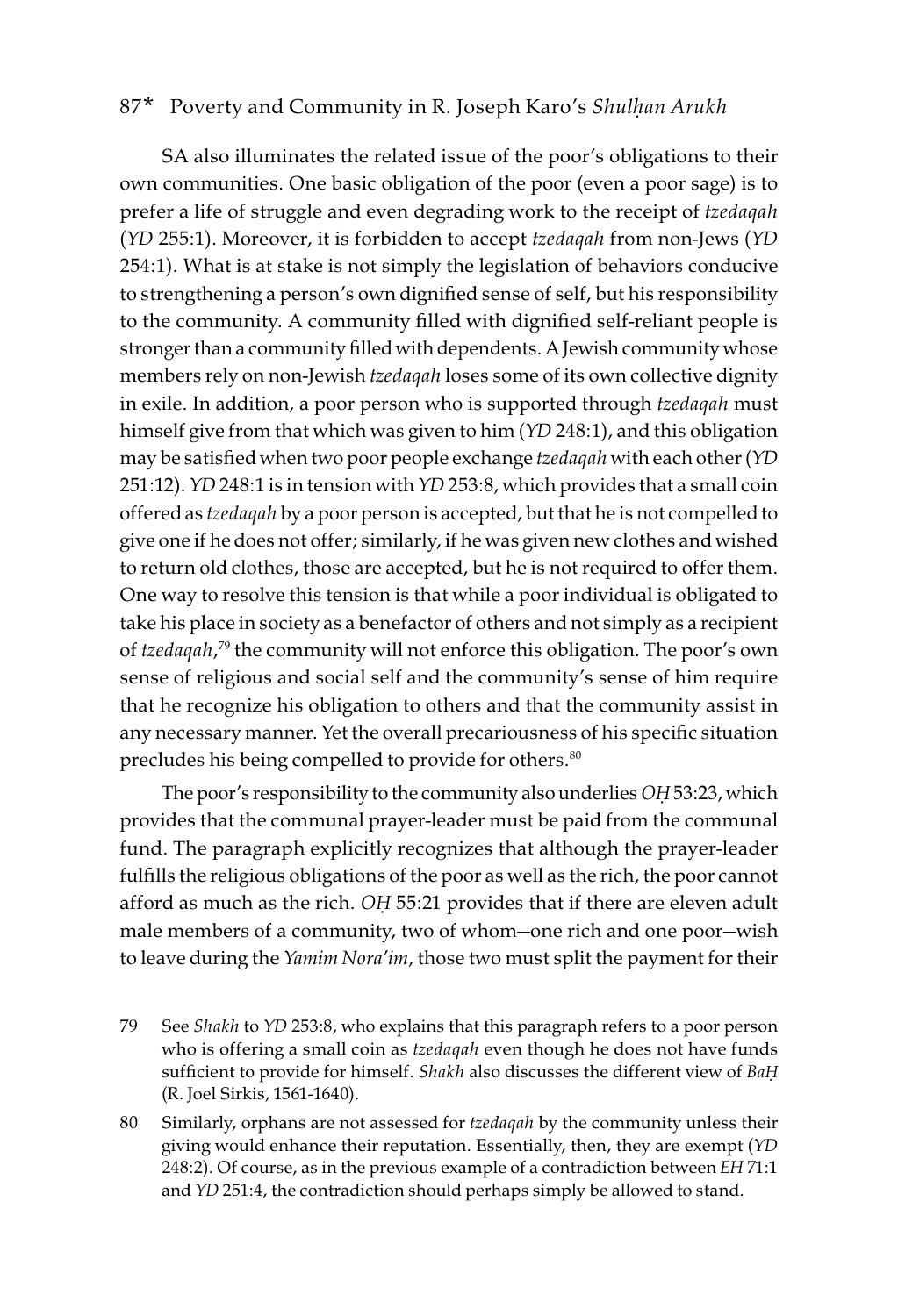replacement, half per capita and half by ability to pay. The poor person is not exempted from participating in this payment, as the responsibility for communal prayer falls equally on rich and poor alike.

SA also highlights the poor's obligations in the marital context. Impoverished husbands cannot fall below certain minima in providing clothing to their wives (EH 73:1), food (EH 70:3), jewelry (EH 73:3), and funeral rites (EH 89:1). Falling short as to food ("if he is exceedingly poor and cannot even give her the bread that she needs"), clothing, and jewelry entitles the wife to a divorce (EH 73:5, 70:3). Correlatively, the poor wife also has obligations to her husband (EH 80:6)—grinding, baking, washing, cooking, nursing children, and placing straw before the husband's animal (other than cattle). SA's emphasis on the mutual obligations of the impoverished marital pair is a natural corollary to its emphasis on the poor's obligations to the community, as the marital unit is the fundamental unit of the community. All in all, the poor's threefold obligations as Jews, as members of their communities, and as builders of family units are crucial to their "completion"—in Cover's terms—as Jews within their communities in solidarity with Jews of greater means and social status.

## Conclusion

SA's literary dependency on *Ṭ*ur has been long-known, as well as its tendency to make changes to *Ṭ*ur. By thinking about SA as not simply a "law code," "restatement," or "collection of rulings," but as a work of legal and literary interpretation in which a gifted scholar systematized his interpretations of and additions to his received legal heritage, the door is opened to searching out the "latent structures of thought" in the work—in this case pertaining to poverty, the poor, and the Jewish communities of which they are a part. Moreover, by noting the differences between the laws of poverty and charity that SA inherited and what it bequeathed, this study is able to show aspects of SA's distinctive contribution to that body of law, including its reintroduction of topics (as James Boyd White and J. M. Balkin understand the term) that would thenceforth be part of the canon of poverty and charity topics for study and application. To paraphrase James Boyd White, SA may be understood as "attempting to establish a conversation of a certain kind," and as "establishing a set of topics, a set of terms in which those topics can be discussed, and some general directions as to the process of thought and argument" by which its laws are to be applied.<sup>81</sup>